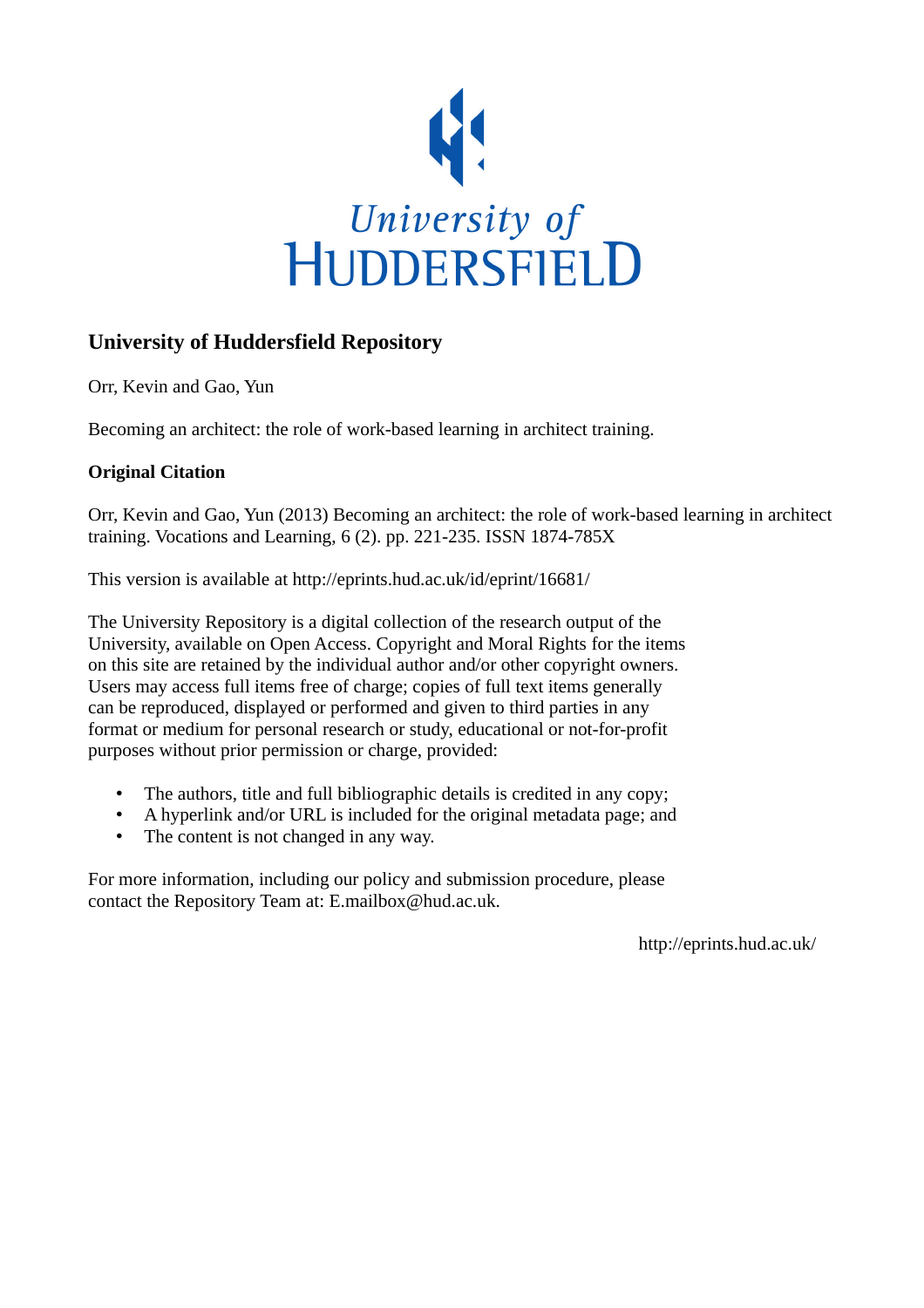# **Becoming an Architect: the role of work-based learning in architect training**

# **Abstract**

This article examines the work-based placement of trainee architects in the United Kingdom to examine how trainees become architects. The trainee architects in this study experienced varying levels of participation and responsibility during their year-long placements. Despite this diversity, however, developing the trainees on placement was found to be integral to the professional role of the architect. That pedagogic role was valued. The trainees' placements involved practical problem solving while their university-based element of architecture training focused primarily on abstract design. Yet this apparent tension encouraged the trainees to integrate architectural theory and practice. They developed both aesthetically and technically while on placement. The trainees' experience of working in an architectural studio on placement often confounded their expectations of architects' practice. Yet, becoming an architect retained its personal significance. Issues remain, though, around the unequal access to opportunities on placement and how this inequality might affect trainee architects' learning.

**Keywords**: architecture training; placements; professional training; work-based learning.

# **Introduction**

Architecture is an ancient discipline. In western countries, however, training courses for architects in educational institutions is a relatively recent development. Paris's first architectural training course opened in 1849; in 1847 a night school was established at the Architectural Association in London; Helsinki's first such course commenced in 1872; and in the United States courses in architecture were first offered at the Massachusetts Institute of Technology in 1865 followed shortly after by Cornell University in 1871. Integral to all of these courses were extended periods of work experience, though the relationship between theorisation and technical practice was and today remains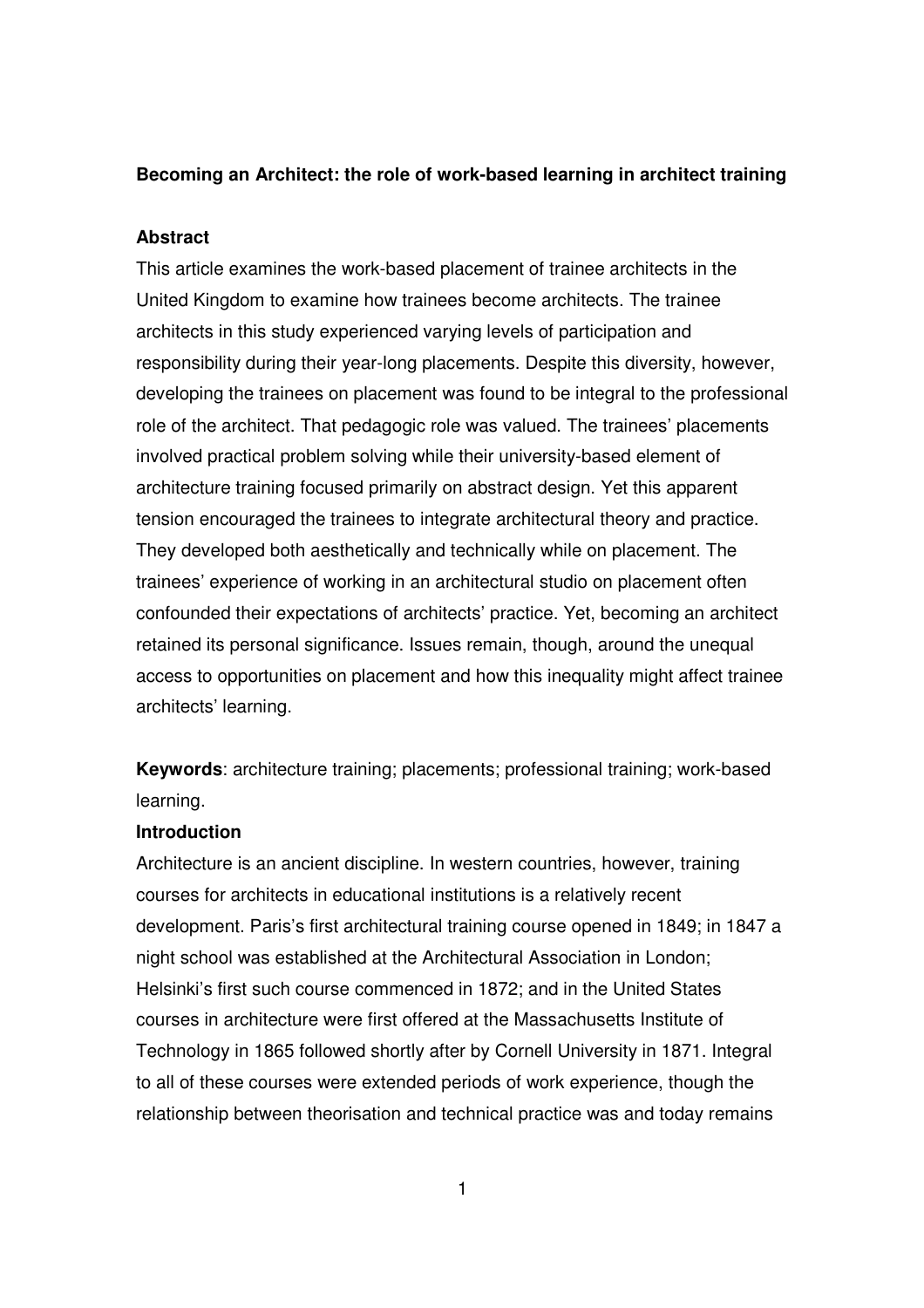disputed in architecture (Richards 2009; 44), as it is in other fields. This tension is echoed in ambivalence over whether architects are 'educated' or 'trained', as is discussed below. But throughout the world architects have to satisfactorily complete academic studies as well as practical work-based experience to be certified for professional practice (Crinson & Lubbock 1994; Brady 1996). Workplace learning should not be seen as appendage to institutional learning (Billett 2010, p1), and what architecture students learn during their periods of work experience is under-researched. This article specifically addresses that lack by examining the experience of a group of architecture students from a university in the north of England. The similar structure of architecture courses throughout western countries suggests that the experience of this group of students should be similar to that of trainee architects elsewhere. The architecture students in this study experienced a relatively benign and functional learning culture while on placement. We argue that this culture is integral to the architectural profession in the United Kingdom (UK), making it a valuable area of research in work-based learning (WBL) more widely.

Before discussing the concepts that underpinned our study and its methodology, we discuss the place of architecture and architecture training in the UK. As developed below, our study suggests that qualified architects were conscious of their own pedagogical role in developing trainee architects. Arguably, this is a cultural expectation within the architecture profession as reflected in the positive learning environment within the architectural firms where the students were placed. The issue of trainee architects' unequal access to learning opportunities remains, however, crucial. But generally, work placements enabled these trainees to 'become' architects even when their expectations of architectural practice diverged significantly from what they encountered in architectural firms.

### **The Architectural Profession in Britain**

The Royal Institute of British Architects (RIBA) received its Royal Charter in 1834. These establishment credentials have lent social weight to the profession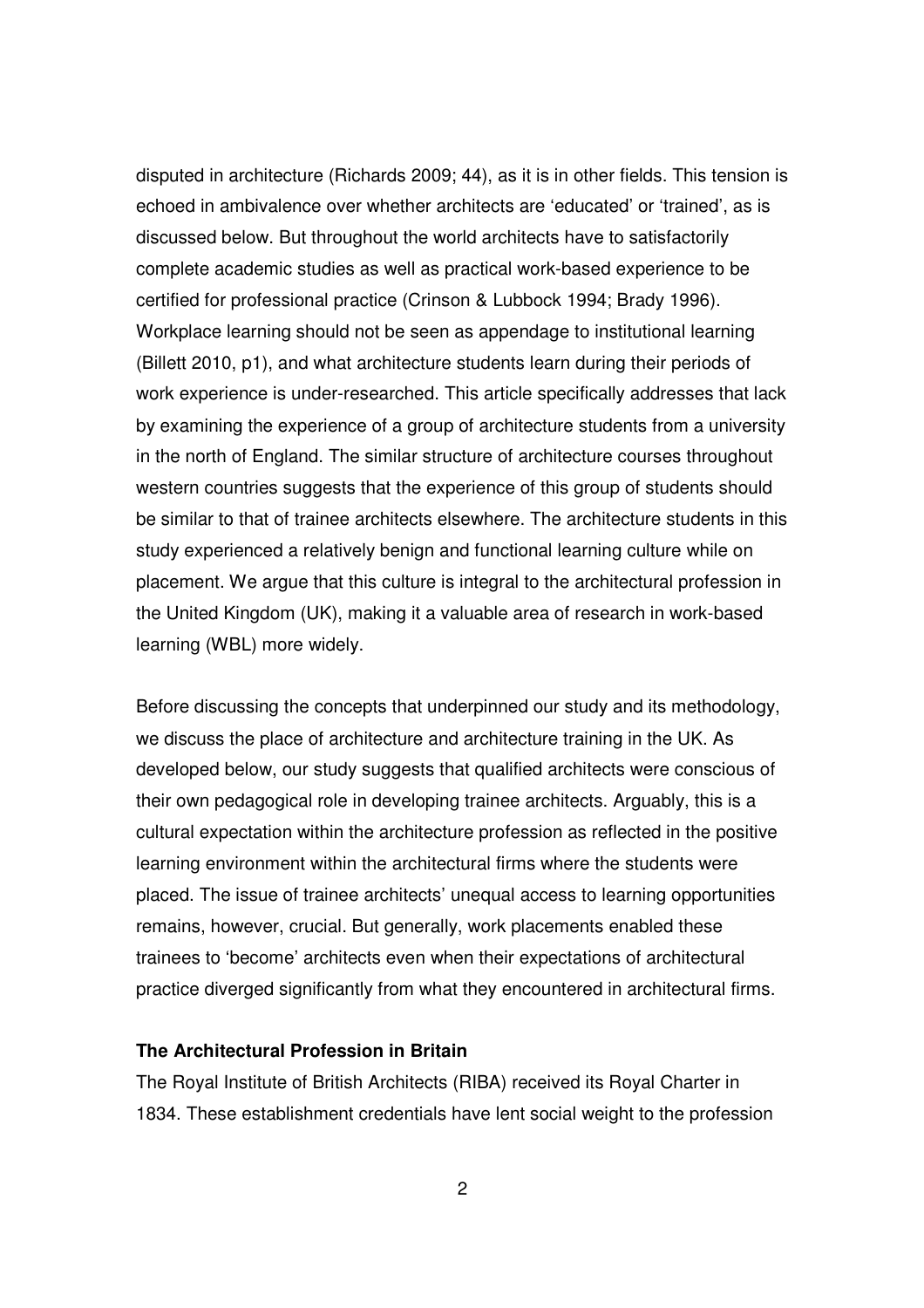of architecture in the UK, which has maintained high status alongside medicine and law. Surprisingly, this high status is not matched by the average salaries for architects which, as in the US, have been falling in recent years and which compare unfavourably with doctors or barristers (Richards 2009; RIBA Journal 2011). Architecture training is controlled by RIBA and since 1958 the Institute has required within that training five years' study at university and two years' placement in architectural offices (RIBA 2012). RIBA uses the words "training" and "education" interchangeably in their documentation. There exists, nevertheless, a conceptual distinction between the two terms: the former emphasises technical competence; the latter emphasises "the development of knowledge and understanding, in both breadth and depth" (Dearden 1984, 62). Education tends to hold higher status than training. RIBA's use of both terms is partly indicative of the elevated place of architects in British society. Because of the high status of the profession itself, the status distinction between education and training is relatively unimportant. Moreover, as Dearden also identified (p64): "A process of training could be liberally conceived in such a way as to explore relevant aspects of understanding, and in a way which satisfies the internal standards of truth and adequacy." This describes architecture training in the UK with its cognitive and functional elements, so training is the term adopted in this article.

Table 1 below (adapted from RIBA 2011) sets out the pathway for architecture training in the UK. This is broadly comparable to architecture training in other western countries, though the name and level of the final qualification differ. Part 1 is three years' full-time study at university to develop a broad range of skills and architectural understanding. This is followed by one year's professional experience in an architectural firm (referred to as Stage 1). Part 2 involves two years' full-time postgraduate study at university, followed by, typically, 24 months' placement under the direct supervision of an architect (Stage 2). At this point, trainees will be given more responsibility on projects and begin studying aspects of practice, management and law. The final qualifying phase in professional

3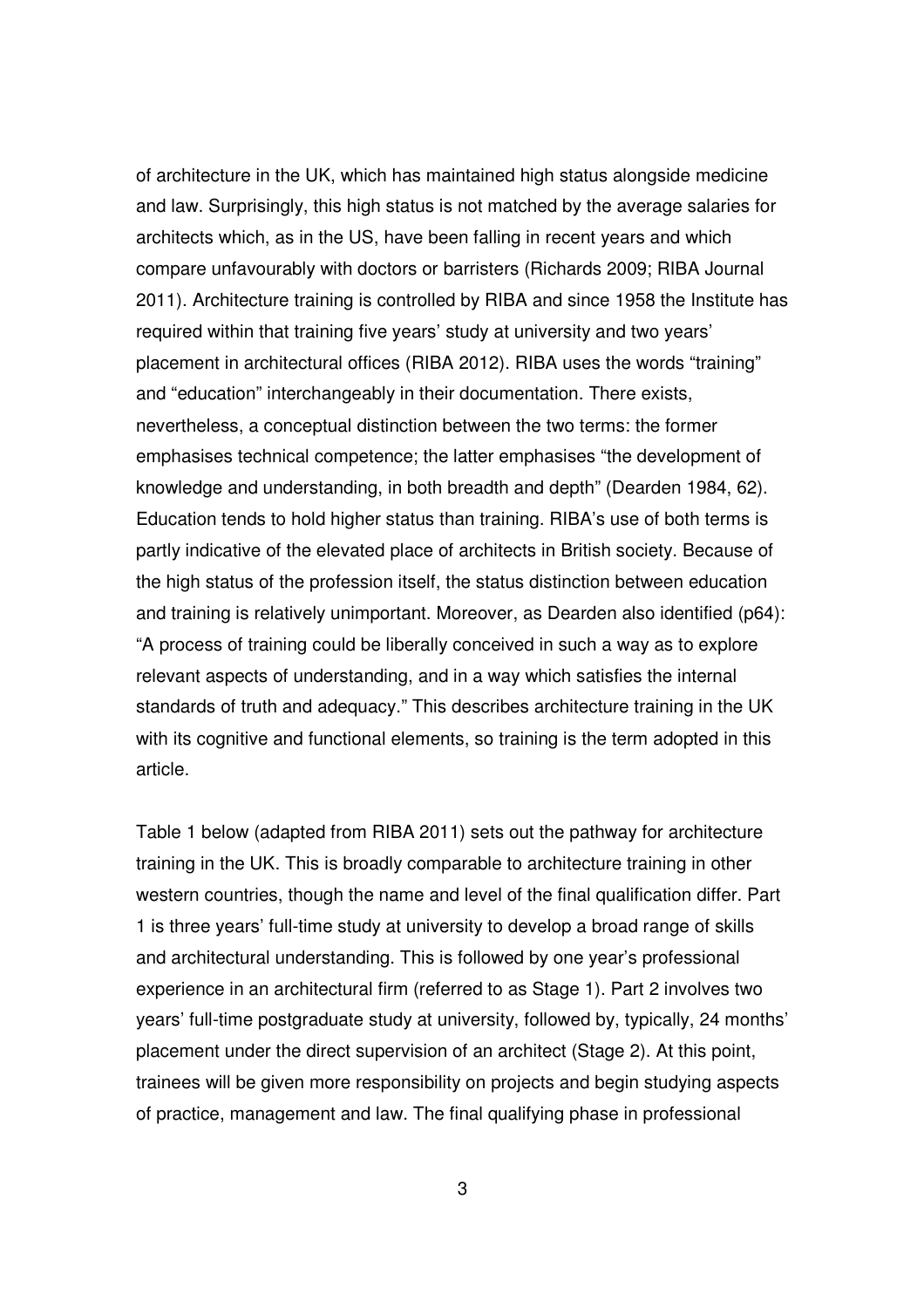practice and management is the RIBA Part 3 examination. The title of architect in the UK is protected by law. So, having gained the necessary qualifications, a graduate must finally register as an architect with the Architects Registration Board and with RIBA.

| <b>RIBA Part 1</b>           | <b>Stage 1 Professional</b>  | <b>RIBA Part 2</b>          |  |
|------------------------------|------------------------------|-----------------------------|--|
|                              | <b>Experience / Year Out</b> |                             |  |
| A university                 |                              | University degree -         |  |
| undergraduate degree         | <b>Practical Experience</b>  | varies from school to       |  |
| normally lasting three       | Paid practical experience    | school e.g. BArch,          |  |
| years                        | - typically one year in      | Diploma, MArch              |  |
|                              | duration.                    | Two years full-time/        |  |
|                              |                              | enhanced architectural      |  |
|                              |                              | knowledge and project       |  |
|                              |                              | complexity.                 |  |
|                              |                              |                             |  |
|                              |                              |                             |  |
| <b>Stage 2 Practical</b>     | <b>RIBA Part 3</b>           | <b>Architect</b>            |  |
| <b>Experience</b>            |                              |                             |  |
|                              | The final qualifying         | Having gained the           |  |
| Paid practical experience    | examination in               | qualifications for parts 1, |  |
| - a total of 24 months'      | professional practice and    | 2 & 3, a candidate can      |  |
| experience under the         | management is taken at       | register as an architect    |  |
| direct supervision of an     | an RIBA validated course     | with the Architects         |  |
| architect is required to sit | provider.                    | Registration Board.         |  |

Table 1

RIBA expects the practical application of design to develop within Stage 1 through work-based experience. Consequently, as Webster (2008, 64) identified, an articled apprenticeship model for architects that originated in the nineteenth century has been "almost literally transferred into an educational setting".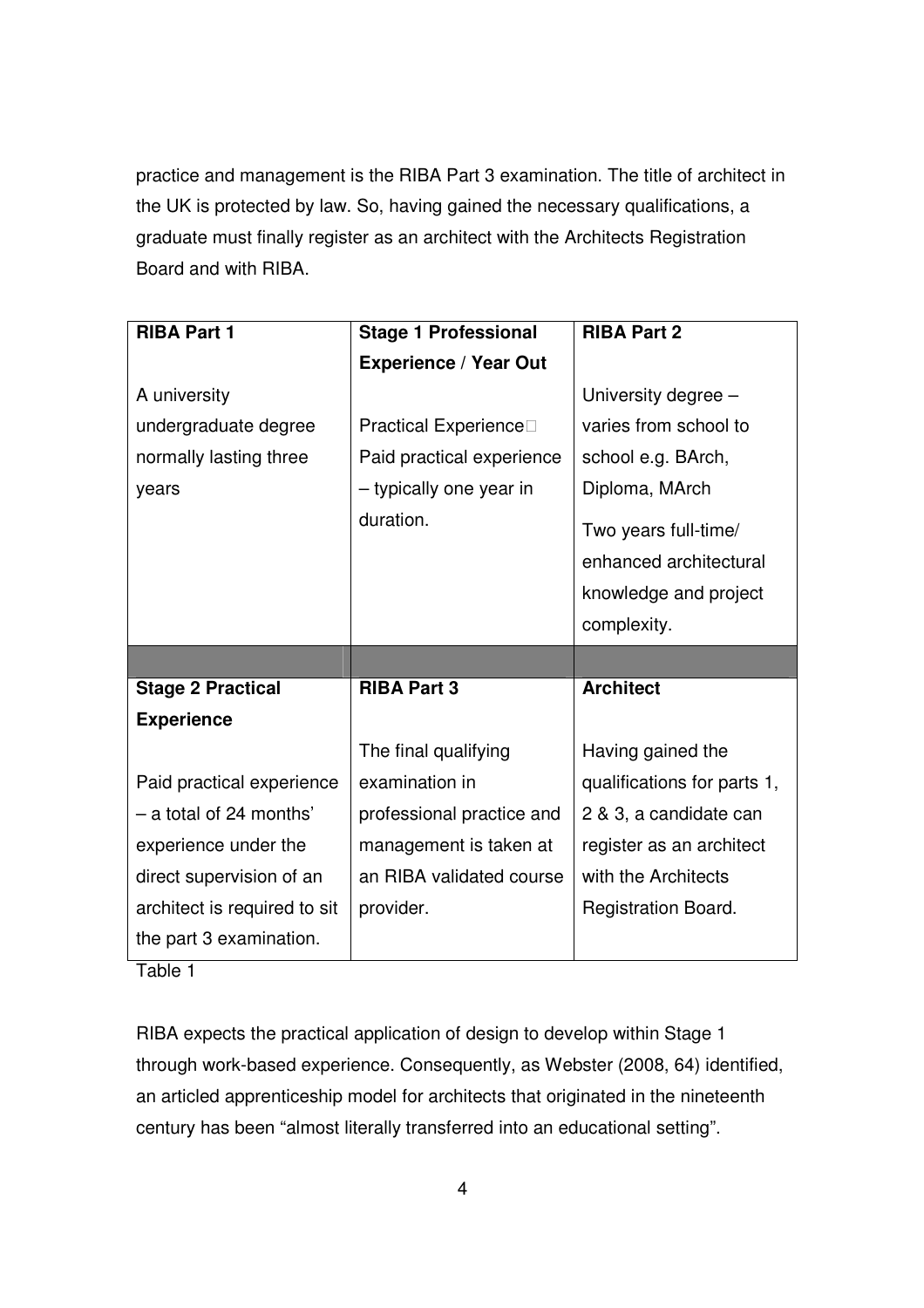#### **The work-based learning of architects**

For this study we examined what the students learned on their Stage 1 and how this related to their becoming architects. Roth (2010, 41) describes an 'abyss' between what is taught in the institution and what is required in the workplace. By contrast, however, we found that distinguishing between what the trainees learnt at university and what they learnt on placement was not straightforward (Hodkinson 2005, 521; see also Frederick 2007). Nevertheless, we concentrated on unplanned, 'informal' learning because trainee architects on placement are expected to 'absorb' from what is around them, as if through osmosis. Clarity in how we understood learning was important in planning this study. As Hodkinson and Macleod (2010) found, how learning is theorized not only affects methodological decisions; but also that any chosen methodology tends to highlight particular influences on learning and overlook others. "Put bluntly, it means that choice of a particular research methodology is likely to skew the research into understanding learning in particular ways" (p185). Our understanding of learning developed from the idea that knowledge "can never be completely present in the head of any one of the individuals involved in its use" (Shotter 1993, 3). Knowledge is shared because it is constantly, dynamically and socially constructed using and adapting existing conceptual tools and artefacts as well as creating new ones. The social is therefore not just characteristic of the situation of the learning process, it is also characteristic of the individual learner. What is learnt "becomes part of the person" (Hodkinson et al. 2008, 41) or as Collin et al. (2008, 191) put it "the feeling of 'weness' … arises from individuals' active participation in the social community." The dialogic explanation from Holland et al. (1998, 4) also helps to illuminate 'becoming': "identities are improvised—in the flow of activity within specific social situations—from the cultural resources at hand." Professional identity develops as people improvise with what they have as determined by the circumstances of their work.

5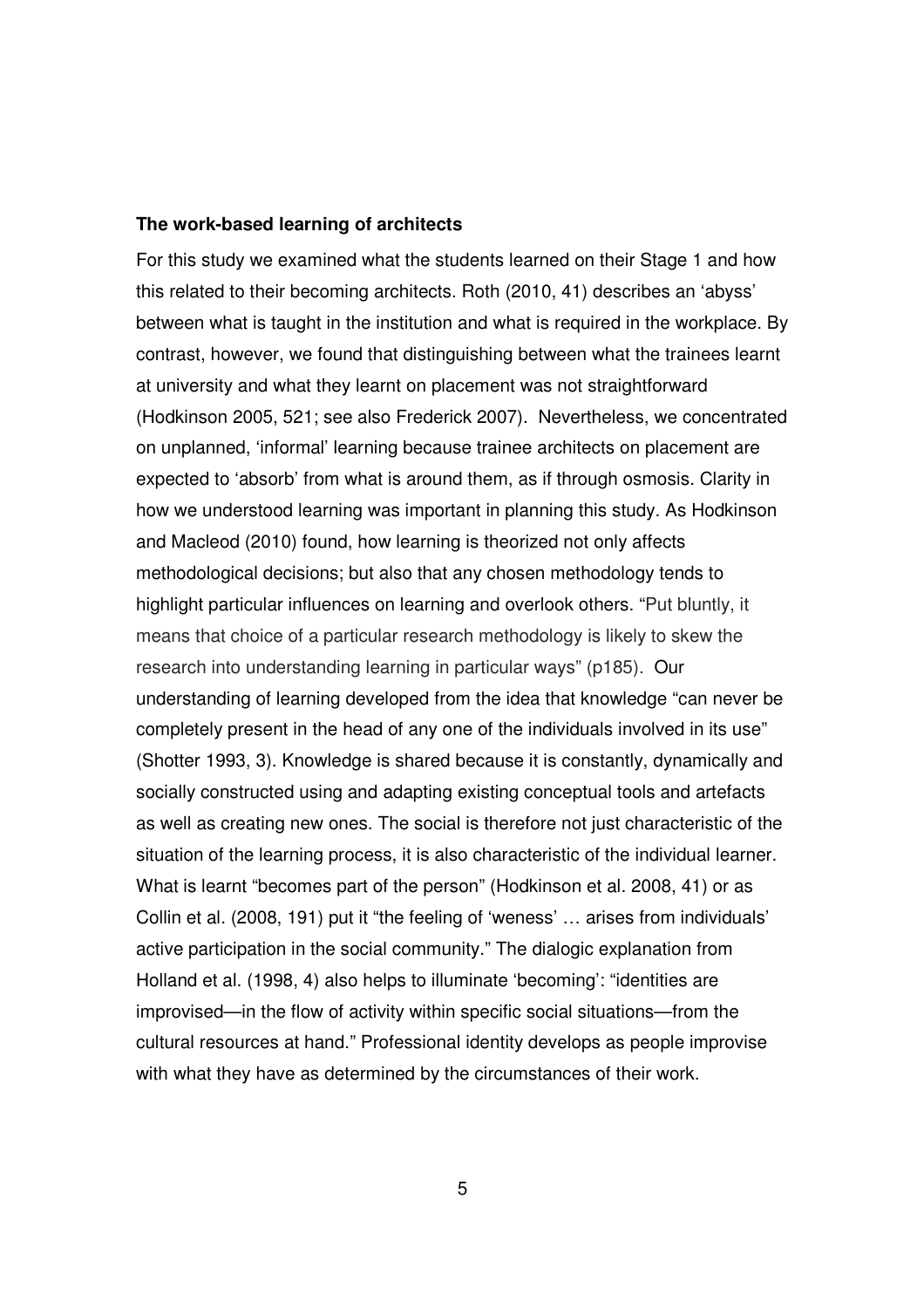This conceptualisation made the connection between learning, identity and practice, which is salient to architecture training and becoming an architect. Some caution is required because Edwards' (2005, 55) criticism of Eraut's learning as participation conceptualisation is also pertinent to our study. She argued that such conceptualisations, which include 'learning as becoming' stress socialisation into beliefs, values and identity and thus may neglect important changes in cognition. Edwards (2005, 50) defined learning as something which "[modifies] the way in which we interpret and may act on our worlds." Her definition highlights the dialectical concept of quantitative change (learning new things) leading eventually to qualitative change (becoming an architect). There is a connection between changes in trainee architects' cognition, even learning relatively mundane technical skills such computer aided design (CAD), and their developing sense of professional identity. Those technical skills were part of what eventually modifies how the trainees perceive the world and themselves within it.

To examine the context for architecture students on placement, Fuller and Unwin's (2004) expansive and restrictive framework of approaches to workforce development was adopted as a conceptual instrument. This helped to identify and analyse the structural affordances that the workplace provided to promote or constrain workplace learning. Fuller and Unwin describe two ends of a continuum of approaches to professional development. At one end are expansive approaches that enhance opportunities for learning; at the other end are restrictive approaches that limit workforce development. Within this continuum are two broad categories (Evans et al 2006, 41-42):

- 1. "Those which arise from understandings about the organizational context and culture (for example, work organization, job design, control, and distribution of knowledge and skills)."
- 2. "[T]hose which relate to understandings of how employees learn (through engaging in different forms of participation)."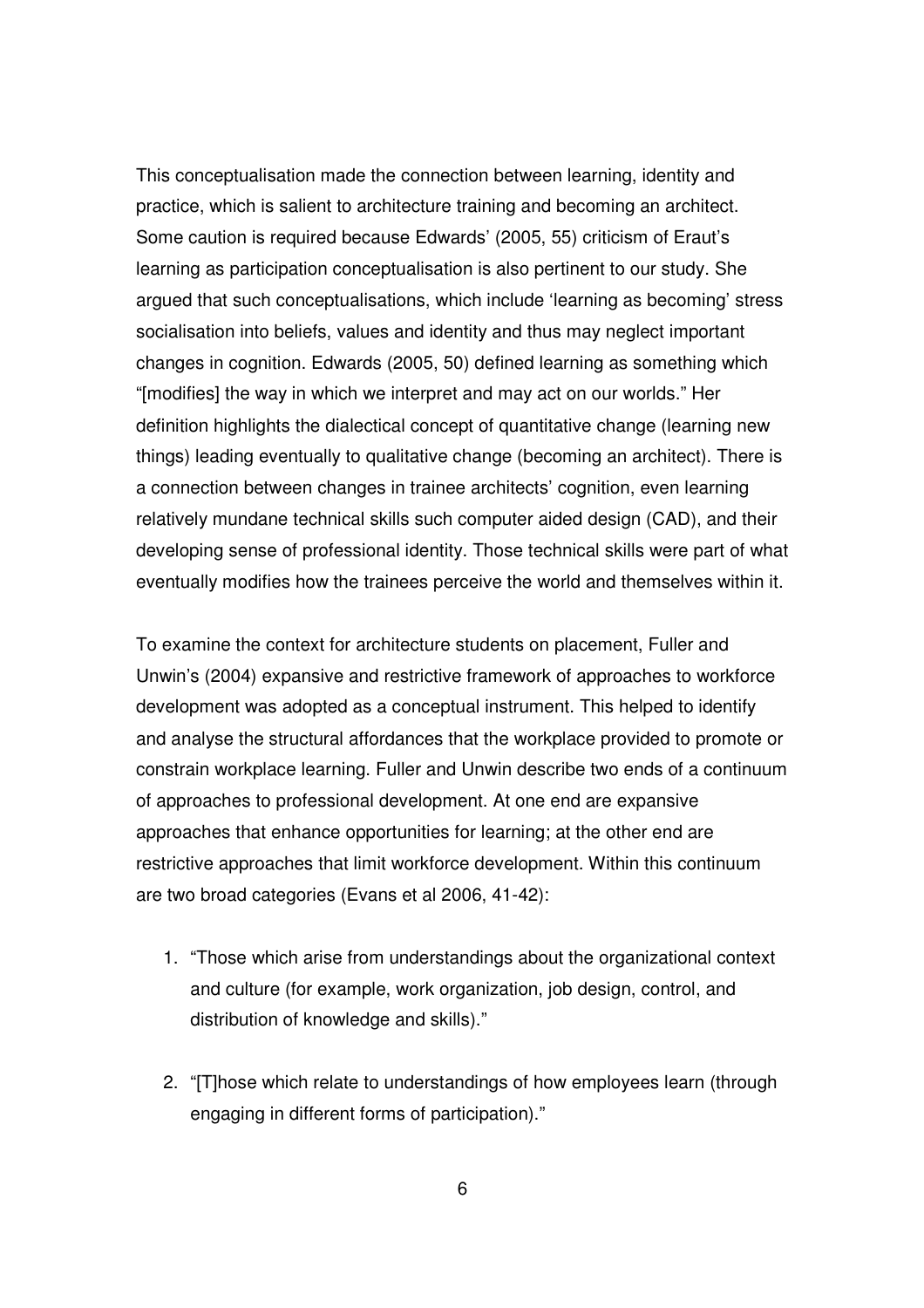Descriptors of a restrictive approach to workforce development include (Fuller & Unwin 2004, 130):

- **Technical skills taken for granted**
- Virtually all on-the-job: limited opportunities for reflection
- Lack of organisational recognition of and support for employees as learners

The equivalents that characterise expansive approaches are:

- **Technical skills valued**
- Planned time off-the-job including for knowledge-based courses and for reflection
- Organisational recognition of and support for employers as learners

These twin conceptualisations of 'learning as becoming' and the framework of expansive/restrictive environments for learning informed and shaped this study as described in the next section.

# **The study**

This study examined the experience of trainees who were completing or who had recently completed their Stage 1 experience in architects' firms (see table 2). Sampling from amongst this group of trainees was opportunistic according to the availability of participants and their willingness to take part. These trainees were from a university in the north of England (referred to henceforth as Northern University), but one had taken her Part 1 qualification at a university elsewhere in the country. Nine male and five female students were involved in this phase of the study. Each of the participants was in their mid-twenties having gone to university immediately after school. Northern University became a university in 1992 and though its antecedents can be traced back over a century, it lacks the kudos of longer established universities. Its intake is more local and more working class than for older universities, even for a competitive course like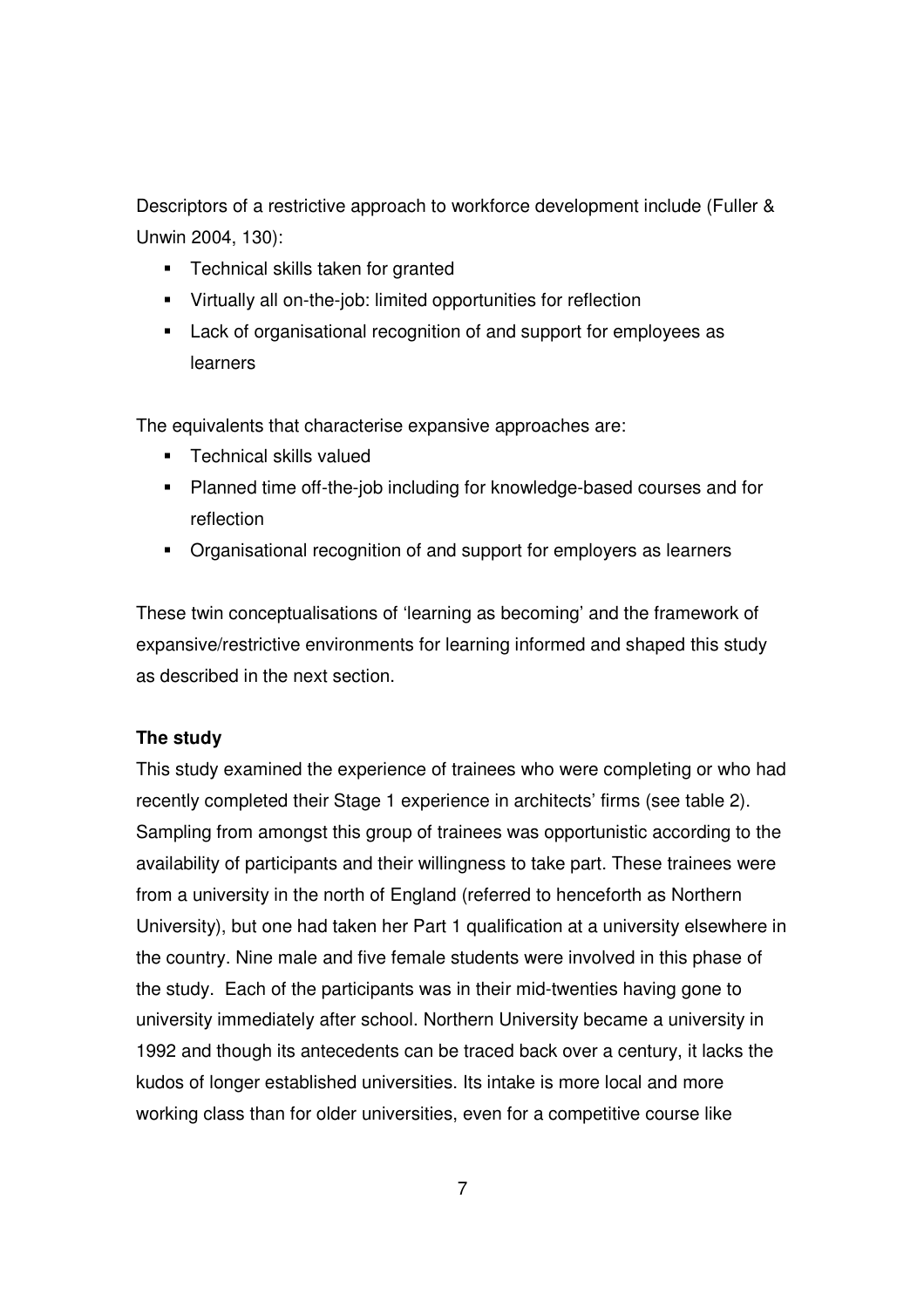architecture. Our sample reflected this. Less than a third of our participants came from families where a parent had attended university and none had prior social connections with architects through family or friends.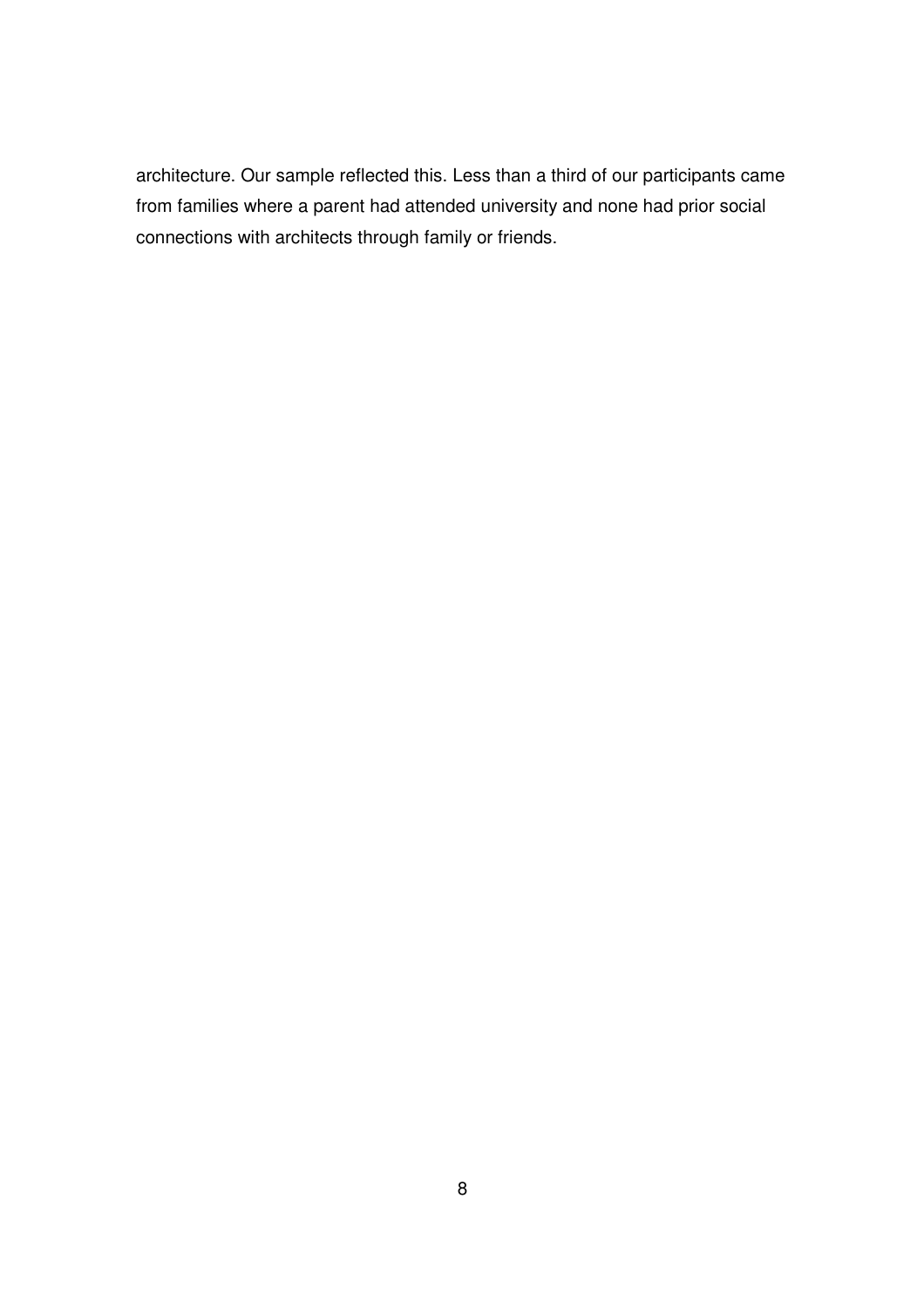|  |  |  |  | Table 2: List of participants |  |
|--|--|--|--|-------------------------------|--|
|--|--|--|--|-------------------------------|--|

| Name of | <b>Placement setting</b>                             | Trainee's level of                         |
|---------|------------------------------------------------------|--------------------------------------------|
| trainee |                                                      | responsibility                             |
| Darren  | Medium-sized city-centre firm; general               | Given own projects as well as              |
|         | domestic to large industrial contracts               | assisting on others.                       |
| Alan    | Sole architect; trainee given own office             | High level of responsibility for           |
|         | space; firm specialised in work for schools          | drawing and contact with clients           |
| Andrew  | Small firm in a large town (four staff); open        | Some responsibility for own                |
|         | plan office; general contracts                       | projects                                   |
| Anna    | Medium-sized city centre firm (around 20             | Little responsibility for                  |
|         | staff); open plan office; specialises in             | architectural work, but given a lot        |
|         | heritage work;                                       | of interior design work                    |
| Paul    | Small firm (six staff) in a market town;             | Some responsibility for own                |
|         | open-plan office; general commercial and             | projects, mainly assisting on other        |
|         | domestic contracts.                                  | projects.                                  |
| Ella    | Large city-centre firm; open plan office;            | Mainly assisted on other's                 |
|         | domestic to large industrial; specialises in         | projects but also given own small          |
| Evan    | hospitals.<br>Medium sized practice in a market town | projects<br>Mainly revising existing plans |
|         | (six people); open plan office; general              |                                            |
|         | commercial and domestic contracts                    |                                            |
| Harry   | Sole architect (based in converted                   | High level of responsibility for           |
|         | garage); trainee mainly based at home                | shared work                                |
|         | communicating with the architect by phone            |                                            |
|         | and email; specialised in housing                    |                                            |
|         | developments and sports facilities                   |                                            |
| India   | Major national firm in a city-centre with an         | Mainly assisted on large projects,         |
|         | international profile; open plan office;             | but given some independence                |
|         | multi-million pound turn-over; major public          |                                            |
|         | and private sector projects; (with Tom)              |                                            |
| Jane    | (Trainee had completed Stage 1 at a                  | Mainly assisted on other's                 |
|         | different university in southern England)            | projects                                   |
|         | Medium-sized city-centre firm; open plan             |                                            |
|         | office; general contracts                            |                                            |
| Mary    | Sole architect; office in a rural setting by         | As well as assisting the architect,        |
|         | the architect's home (with Oliver);                  | given own projects                         |
| Nigel   | Small firm in a market town; open plan               | Largely technical work and                 |
|         | office; specialised in playgrounds and               | relatively limited diversity or            |
|         | skate parks for local councils;                      | responsibility                             |
| Oliver  | Sole architect; office in a rural setting by         | As well as assisting the architect,        |
|         | the architect's home specialised in green            | given own projects                         |
|         | design and accessibility; (with Mary)                |                                            |
| Tom     | Major national firm in a city centre with an         | Mainly assisted on large projects,         |
|         | international profile; multi-million pound           | but given some independence.               |
|         | turn-over; major public and private sector           |                                            |
|         | projects; open-plan office (with India)              |                                            |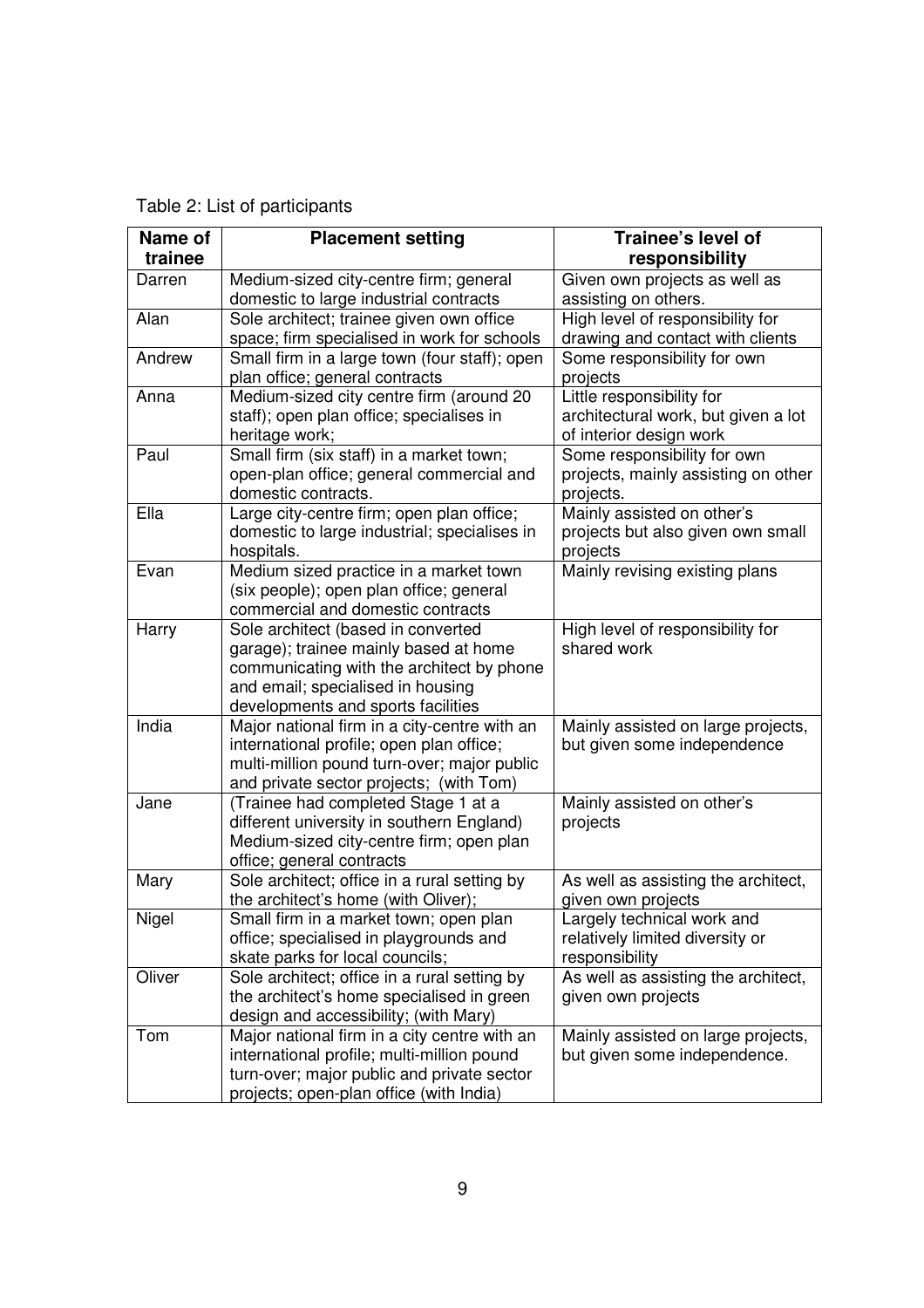Semi-structured interviews were used as the most direct and practical means to gather data on the participant students' perceptions. These were conducted either towards the end or shortly after their Stage 1 placement. Despite the inherent shortcomings of interviews (Hammersley 2008, 89) they allowed some self-analysis for the interviewees who described experiences and situations. These interviews also exposed how the interviewees understood the experience of their placements. All the interviews were transcribed and analysed with the aid of Atlas-ti software using both a priori and emergent codes. The a priori codes related to: social contact on placement; learning; and perceptions of being an architect. The emergent codes related to: the relationship between theory and practice in design; responsibility while on placement; and the use of computer aided design (CAD) tools. The next sections consider some of the major themes from this phase of our study.

#### **Findings**

The purpose of this phase was to scope for divergence and commonality amongst the experience of the trainee architects. Though our sample was small, the diversity of the architectural offices where the trainees were placed for Stage 1 was striking (see table 2). One was in a rural setting, several were in the centre of major cities, others were in market towns. Four students found placements with sole architects. One of these worked from a converted domestic garage that was too small to share with the placement student (Harry) who therefore worked from his own home. These two would only meet once or twice a fortnight and communicated mainly by email and phone. Harry explained, "he would email me work that needed doing and plans and then I would work from home and email him back." Though Harry wished for a different experience for his Stage 2, he nonetheless had found his Stage 1 beneficial. His experience does, though, suggest inequalities within the Stage 1, which are discussed in the conclusion. By contrast, Tom, placed in a very large firm, had worked on a three hundred million pound project.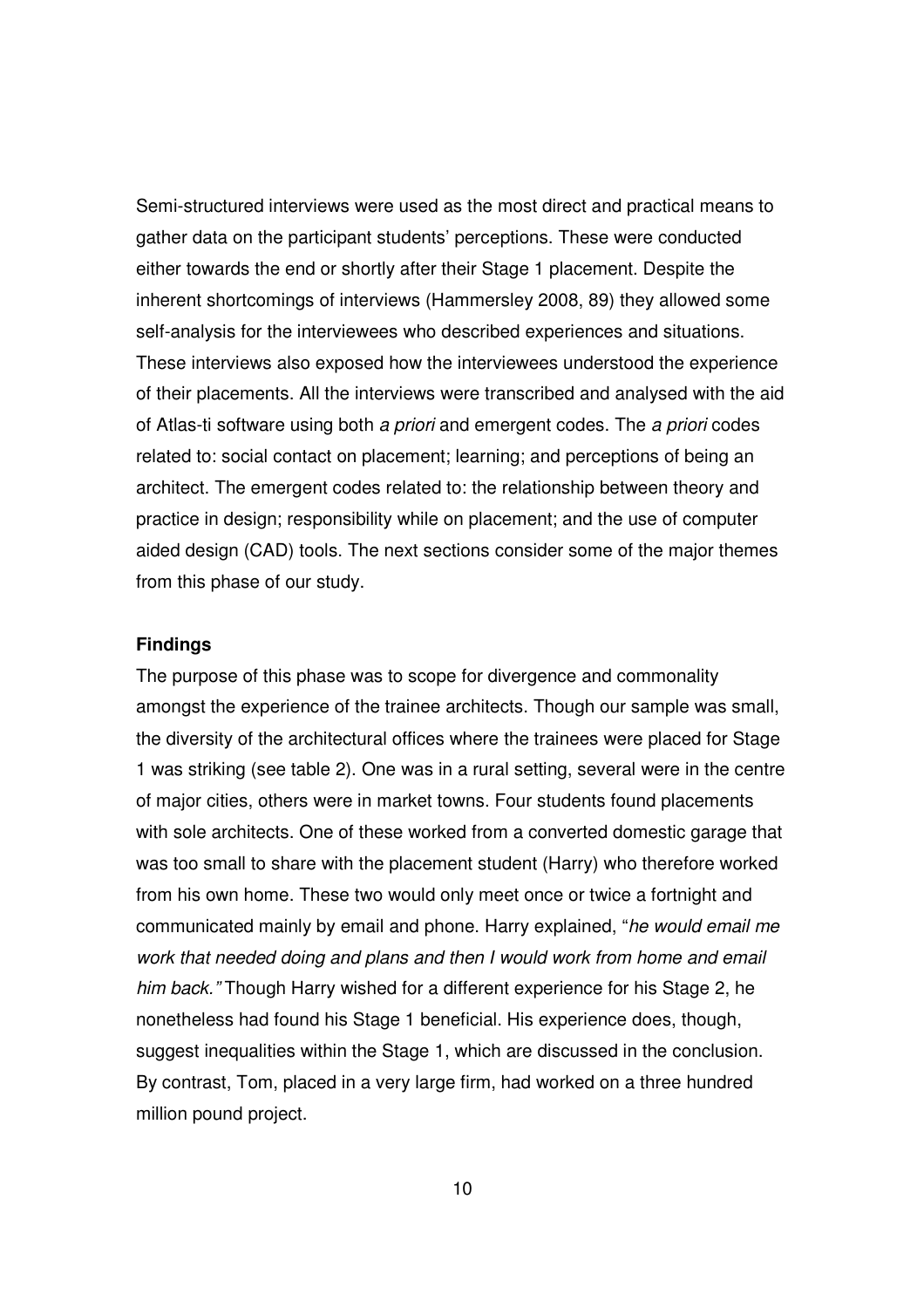The level of responsibility each student had on placement differed widely, too. Anna's day in a large practice was normally spent on drawings: "I felt like a technician really and I tended to draw stuff up and that was quite helpful because you get to use software and you learn to manage the details [of architectural drawings]. "Andrew in a much smaller office had his own projects to manage, as did Alan working with a sole architect. Another differentiating factor was how often, if at all, the students were invited to meet clients or visit sites. Anna only had one site visit during her year while Harry attended many client meetings and regularly visited sites. Jane in a relatively small firm visited sites under construction and her whole office would visit completed sites together. Oliver and Mary, also placed with a sole architect, were always taken to visit clients. Only one participant, Evan, was never involved with any clients or taken on any site visits. Generally those in smaller offices had more opportunities to get involved in such activities, which are central to the work of the architect. Inequality of access to opportunities for professional leaning is significant here, but regardless of the size of the firm each of the students described feeling appreciated. India said, "they seem to value what the students can bring"; for Tom in the same practice, "you will be heard if you challenge a few things." The symbiotic connection between the students' gaining professional knowledge through participation and the architects' gaining fresh ideas was considered mutually beneficial. Professional development was perceived as integral to the practice of architecture and many features of an expansive approach to professional development were present in these architecture firms, as explored below.

#### **Learning relationships**

Though some worked with sole architects, the most common experience among the participants was of working in the shared space of open-plan architectural studios that encouraged social interaction. This mirrored the design studio approach to teaching and learning within the university, which the qualified architects would also have experienced during their own training. These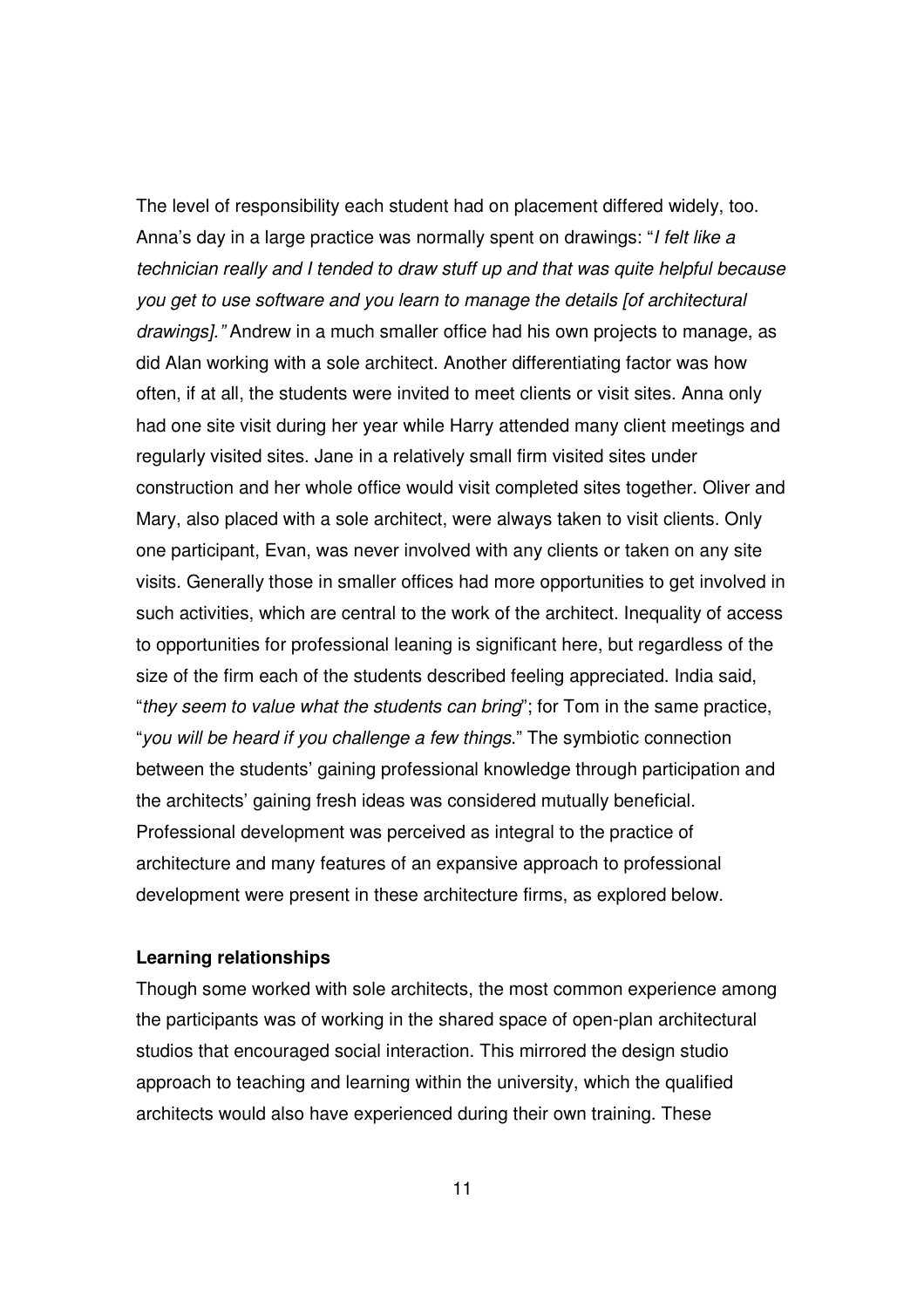circumstances fostered a relatively egalitarian atmosphere that facilitated what we termed learning relationships. The relative equality of these studios was suggested by who made the tea or coffee and with whom the trainees ate. As an example, Ella explained how the people in her studio "make each other cups of tea all through the day" and that often on Fridays they would go to the pub together. Alan's team ate lunch together, as did many others. In a much smaller firm, Oliver had eaten each day with the other placement student in the home of the architect although he said, "it was fairly classic workplace hierarchy, but it was less formal." Nevertheless he also added, "you have to do what you're told and you don't get to ask too many questions, really." The firm where Evan was placed had, he explained: "a rota system: one person does it at ten and another at one o'clock. I had this thing when I first started which was like a brew round and they printed it off and you had to sign it. It was like a joke kind of thing but it kind of stuck. …It's a good way to start meeting people." Evan had "loved" being in the architectural practice but as with Oliver, hierarchy was present in the firm. Andrew said of the architect with whom he worked: "Well, obviously he's my boss but we get on very well and, in a way, he's a friend. He's the sort of person who wants to help you and bring you on and give you the experience that can give you enough exposure to the work so that you learn." Though these architectural firms did reflect the inequalities inherent in workplaces, there was social contact with senior staff. Alan said of the architect with whom he was placed: "*I couldn't* have asked for anything better, really. He showed me different things like professional learning; he opened my eyes to things that we hadn't done in degree level."

The role of the 'host' architect in developing the trainee is formally written into RIBA's criteria for the Stage 1. But beyond this requirement many of the trainees developed learning relationships with other Stage 2 trainees or with architectural technologists in the firm. Andrew found that a "Part 2 guy was really, really helpful...he basically took me under his wing." Evan spent most time with a colleague, "who had just finished his Part 3 so he was not much older than me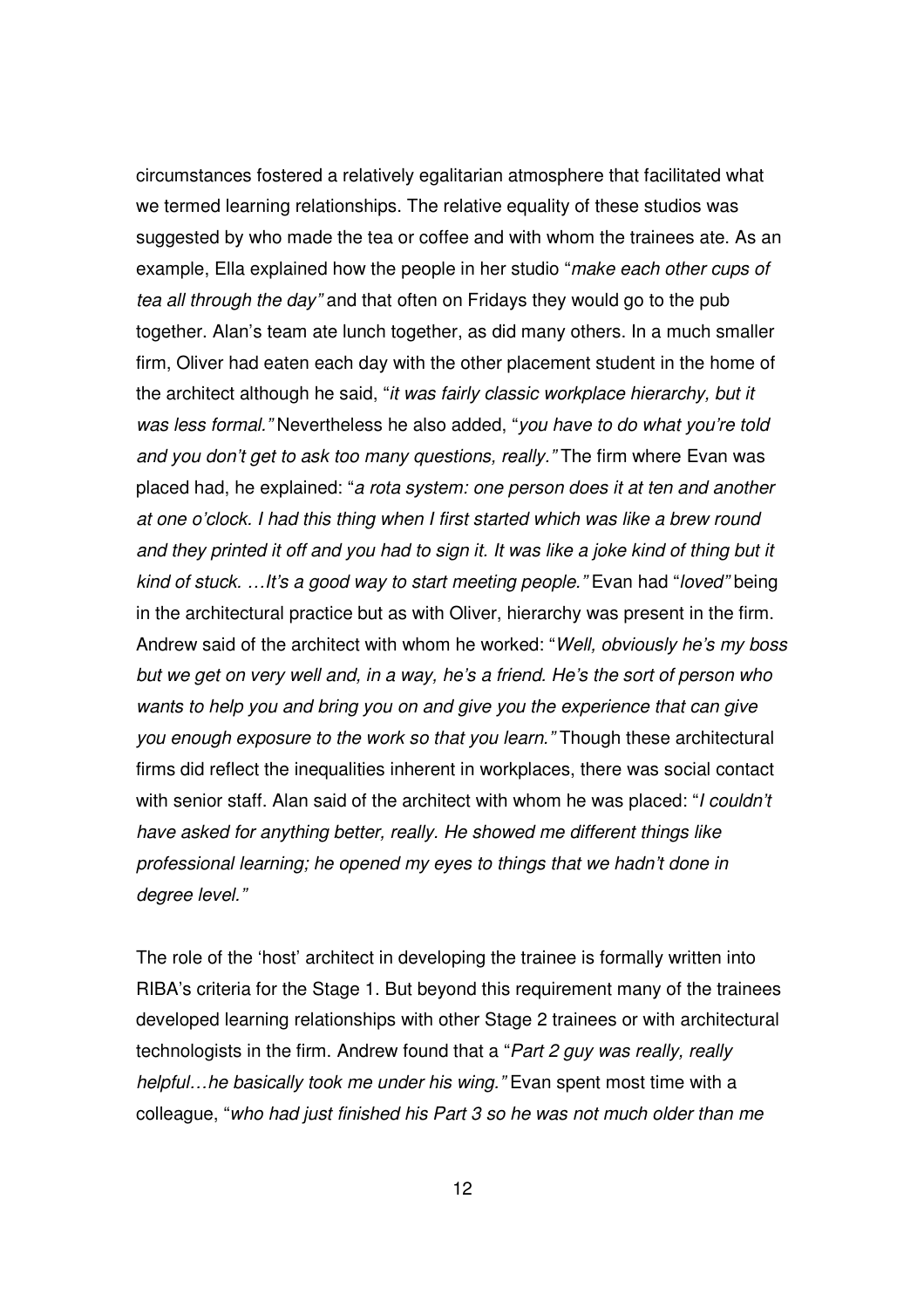and he sort of understood what I needed to know and where I was going and he was a big help as well and he actually sat down and showed me everything as well when I first started." The senior architect would also, "happily go down for twenty minutes and he would explain what needed to be done or he'd show you what book you might need to look at." Anna described how she spent time with the technologists because, "they were quite helpful and so I was always quite interested in seeing what they were doing…they were willing to sit down and explain things." The experience of the majority of the participants was of learning about architecture not just through practice, but also through a purposeful dialogue that articulated professional development. This went further than the formal requisites of the three-month reviews within the Stage 1.

Billett (2002, 30) identified three key contributors to a workplace pedagogy. These were: engagement in everyday tasks at work; close or direct guidance from fellow workers; and indirect guidance from the workplace and others working there. Billett further identified (p32) how the quality of workplace learning was influenced by "direct interpersonal guidance in assisting less experienced workers to access and develop capacities that they would not discover alone." These four elements informed our a priori coding of the interviews and so allowed us to consider the extent and quality of pedagogy in the architectural practices. The full participation of trainees in the whole gamut of the architect's role distinguished the situation of those participants with most affordance to learning, who were in the majority. Involvement in tasks under the direction of more experienced others was characteristic of the trainees' experiences. For each of the participants, moreover, there was adherence to the formal requirements of RIBA for the placement. Most of the trainees had a relatively structured workplace learning experience with graduated access to a range of situations and experiences. This all suggests a form of purposeful workplace pedagogy as described by Billett.

The concept of a learning culture helps to describe the trainees' immersion in the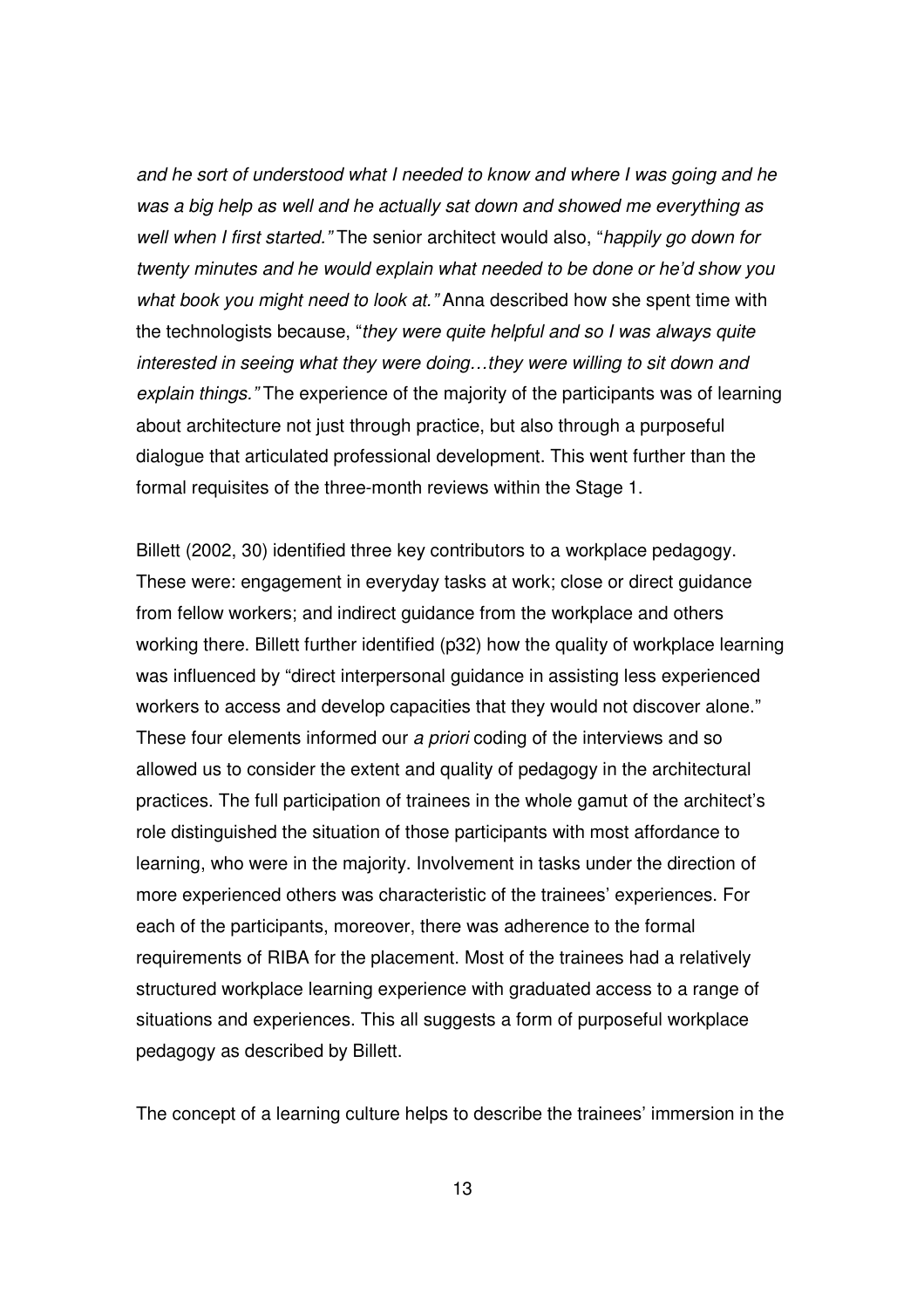architectural offices and their relatively less structured learning. Hodkinson et al (2008, 34) define a learning culture as "a particular way to understand a learning location as a practice constituted by the actions, dispositions and interpretations of the participants." The trainees assimilated the sets of social practices within the learning culture of the architectural offices. The concept of a learning culture as used by Hodkinson et al. recognises that individuals are influenced by the learning culture, but an individual's presence and actions also contribute to the culture in which they practise. Significantly, the trainees' contribution to the culture of the architectural offices came at least partly from their university course, which emphasised design above the vicissitudes and financial strictures of architectural firms.

### **Conscious learning**

Eraut (2004) observed how participants involved in WBL research can limit their description of learning to that which is institutionalised, most often associated with schools or colleges. This may mean that less tangible learning associated with the workplace remains unrecognised and ignored. By contrast, many of the participants in this study could articulate what they had learned in the architectural firms and how they had themselves been changed. This selfconscious learning again suggests a purposeful pedagogy and curriculum. As Andrew explained, "After having worked in placement you just look at things differently…you have an understanding so that instead of designing a building without having any idea of how it is going to be built, you have some idea of how it is going to be built." He identified, in particular, what he referred to as "materiality: what you put into a building because you don't want too much going on or it doesn't look right". Andrew also had learnt about costing a project and he looked more critically at the work of prominent architects. Evan had learned to "concentrate more on my floor plans… it might be something as simple as fire exits and things like that. India identified learning about contracts and structuring the design process. Mary learned "to do things in more detail" and that "you need to have interpersonal skills to be a good architect." Mary also learned "to do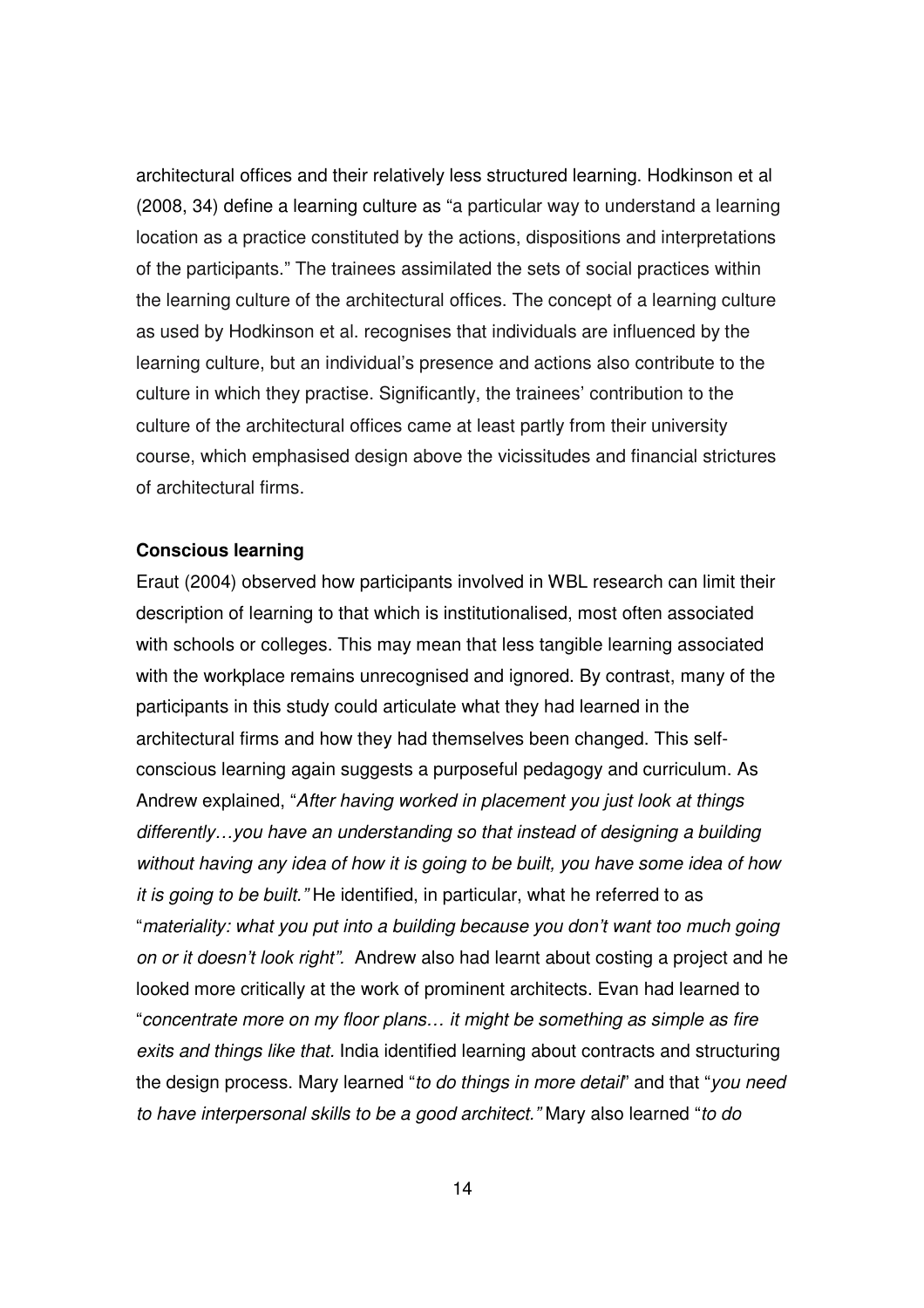things faster", as did India. Alan recognised that he had learned, "The different roles of an architect like chairing site meetings and site inspections; looking at how to deal with issuing certificates for completion of work. Things which at undergraduate level, you don't really see or hear about." Many of the participants referred to how they had learnt to use software packages. This may be explained by such technical learning being easily discernible and also easily articulated during an interview. CAD was, however, seen by many as a necessary professional skill. To become an architect in twenty-first century Britain you have to know how to use CAD, as it were. Though not pursued here, this idea does alert us to Sennett's (2009, 44) particular warning about CAD. People might let the machine do the learning rather than developing their own expertise.

More generally, raised confidence was referenced by many of the participants, especially in how they dealt with clients' telephone calls in those open-plan offices where everyone can hear. The accounts from participants who were given their own projects especially demonstrate the triangular relationship between challenge, support and confidence (Eraut 2010, 51). The trainees were challenged enough for them to develop, but not so much for them to be overwhelmed or beleaguered. That is, they believed they could achieve the tasks expected of them.

The interaction between what is learnt on an academic course and what is learnt on a work placement is important within a very wide range of professional courses from social work to dentistry. The two elements of their course were quite distinct for the architecture trainees. Although a series of lectures in the third year of the Part 1 had recently been introduced to prepare students for the placement, design theory and practical application are deliberately separated. There is, too, a pronounced emphasis on design on the Part 1 architecture course at Northern University. One student commented that he had been commended for an innovative design for a building, which would have fallen down. India spoke for several others, "So you learn one thing at university and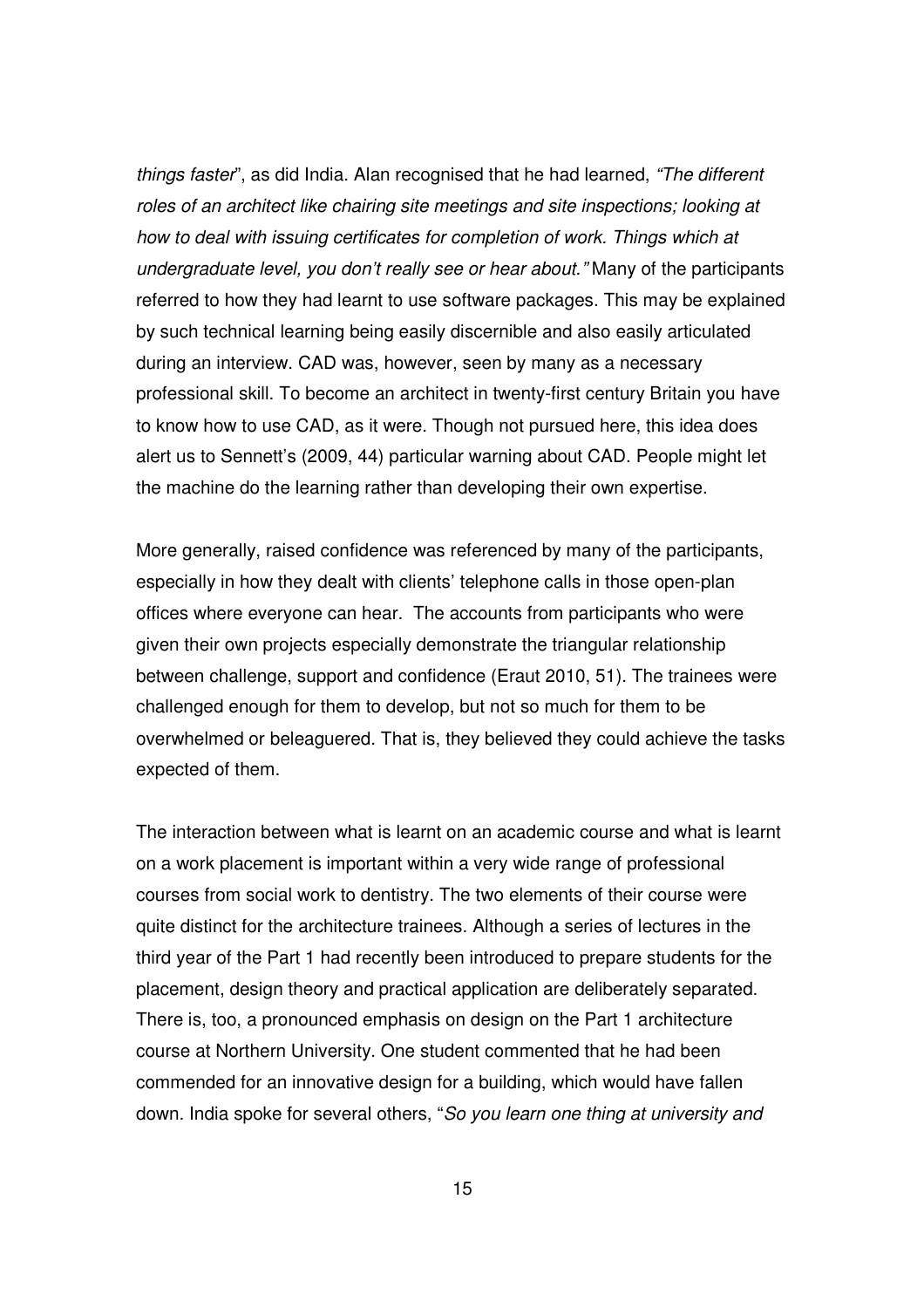then you get to work and you learn something completely different." Jane had completed her Part 1 at a different university in England on a course that she described as "very much arty and conceptual." So she had had "to learn quite quickly on [her] work placement." Yet, strikingly most of the sample articulated their approval of the divide between the abstract and the applied. Although some believed the course could have better prepared them for practice in, for example, the legal requirements on architects, there was broad appreciation of how the university course had allowed them to focus on aesthetic design. Even those who would have sought better preparation were not antagonistic towards their course. Mary said, "I think that you learn the design aspect when you are at university and when you get in practice you learn the practical side."

As noted above, Roth (2010, 41) has criticised the distance between what is taught in an educational institution as preparation for the workplace and practice in the workplace (see also Eraut 2010, 49). In the instance of these trainee architects, however, that discrepancy appears to have been productive. That is, there was a creative tension between the university's emphasis on 'pure' design and the everyday restrictions of architectural practice in the real world. Without that tension the trainees may simply have learned to cope within the busy architectural offices. The distinction between the university course and professional practice ensures that trainee architects think creatively, not just technically. Supporting this view, India reported how an architect at her placement firm had stressed to her how at university she must be as creative as possible and ignore the constraints of budgets; "so I think it's good the uni pushes creativity." The Stage 1 placement allowed the integration of selfconsciously acquired abstract knowledge related to design with the applied practice of the architect. That integration, often in the form of critique (Sennett 2009, 50), allowed new knowledge to be formed. This new knowledge was central to the trainees identifying themselves with the profession and so becoming architects.

16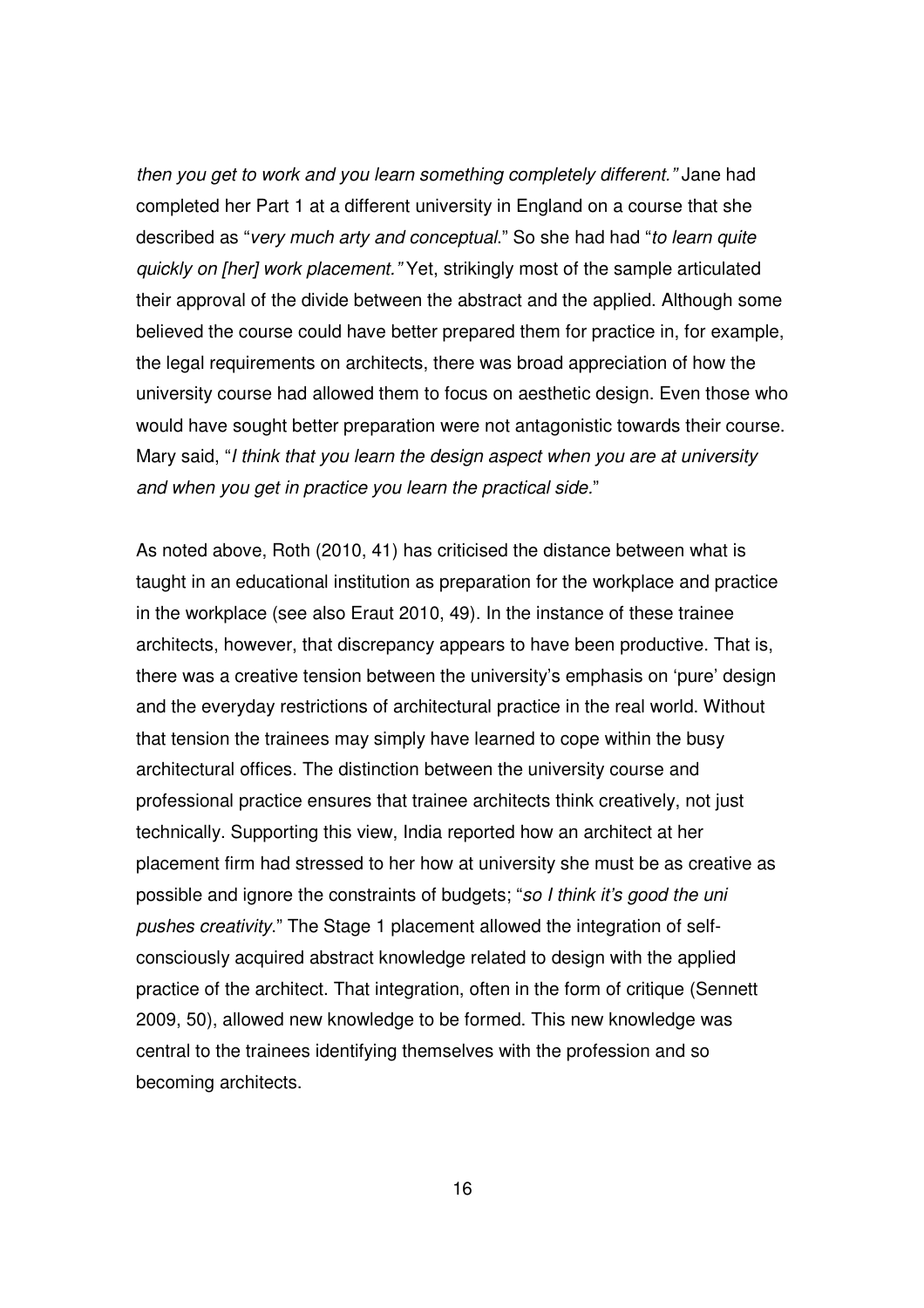#### **Becoming an architect**

The students' expectations of architects' practice were often confounded by their experience of their Stage 1, though their desire to become architects remained strong. Anna had never anticipated designing bespoke furniture as part of the architect's role, for example. Like many of the other participants she was surprised by how little time she spent on designing buildings, "because you spend so many weeks actually getting the design and then you just kind of work it up but then there is all the other paperwork that you have to do with it which takes up quite a lot of time, such as answering emails and queries." Her time on placement had been spent more on "queries and answering questions" than design. She had, moreover, come to realise that this pattern was normal for architects. Anna was adamant, however, that she still wanted a career in the profession. Similarly, Andrew had not anticipated the problem-solving elements of being an architect. He said, "People go into architecture because they are interested in the drawing aspect of it, but in practice you find this is a relatively small percentage of what you do, but you've learnt to enjoy the rest of the work….You can go home at the end of the day thinking that you've sorted that problem out."

India, too, described this divergence between her expectations, that architects are designing most of the time, with what she actually experienced on placement. Nevertheless, she relished finding solutions to problems in order to make the "environment feel nicer" for the patients at the hospital on which she was working; even just placing a light in the right position. Alan had been initially "underwhelmed' by his experience on Stage 1, because it had involved so little design. But his Stage 2 colleague at the office had "opened [his] eyes up to what architecture actually is" and Alan still wanted to become an architect.

This on-going desire to be architects may be exaggerated in our research because the participants in our sample necessarily came from amongst those who had chosen to progress to Stage 1. Many other students had dropped out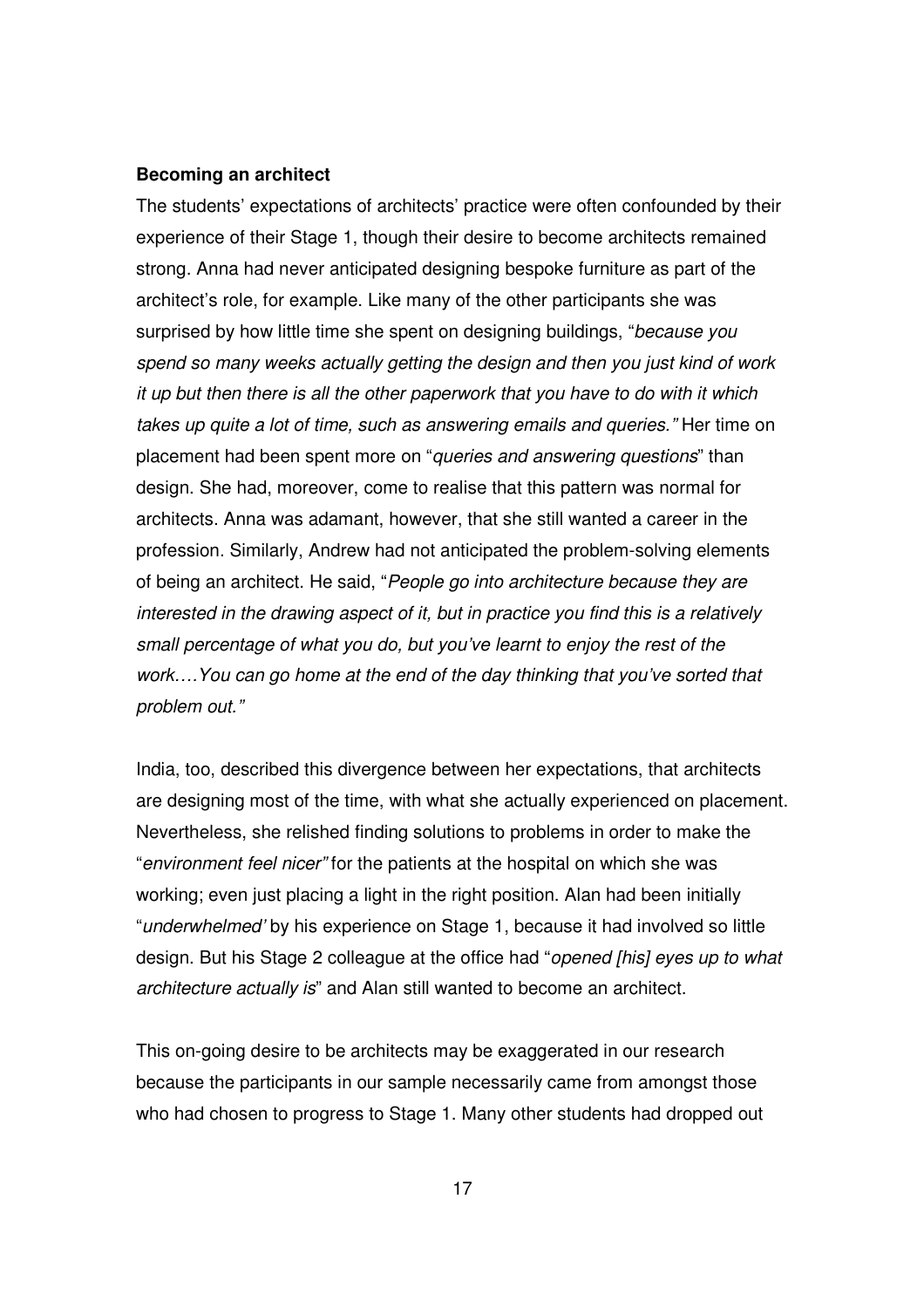after the Part 1. Nevertheless, this separation between the participants' expectation and their actual experience of everyday architectural practice points to an interesting paradox. Being an architect had been and remained important to these participants, despite the challenge to their understanding of what architects spend their time doing. The participants on placement found themselves immersed in a set of practices that they had not predicted but to which they were attracted. They learned to thrive within those circumstances and in so doing they adopted the identity of architect. They learned to be something they had not anticipated. To return to Collin et al. (2008, 191) they valued "the feeling of 'weness'" involved in being within the social community of architects. This chimes strongly with Wenger's (1998) notion of learning as belonging and suggests the prominence of socialisation into beliefs, values and identity. Yet, the relation between belonging and learning is complex. Felstead et al. (2007) operationalised Lave and Wenger's (1991) concept of communities of practice to identify the necessary constituent elements for the existence of a meaningful community of practice. They highlighted (p1): "the degree to which work tasks are: jointly carried out; discussed before, during and after completion; and used to enhance belonging at and beyond the workplace." Such discursive collaboration before, during and after tasks was recognised and articulated by the trainees. The attitude of the architects and others in the firms encouraged the trainees' sense of belonging to the profession. So, they learned to be part of a community.

This perspective may, however, ignore important cognitive learning beyond a sense of belonging, such as being able to use CAD or the facility to confidently speak to clients on the phone. These cognitive changes were also apparent in the trainees' articulation of developing professional identity. Moreover, the emphasis on belonging may wrongly imply that the trainees were somehow passive. They were not. Becoming an architect was about more than just belonging to the profession, it was also about acquiring and then applying the knowledge of the profession. This is illuminated by Edwards (2005, 50)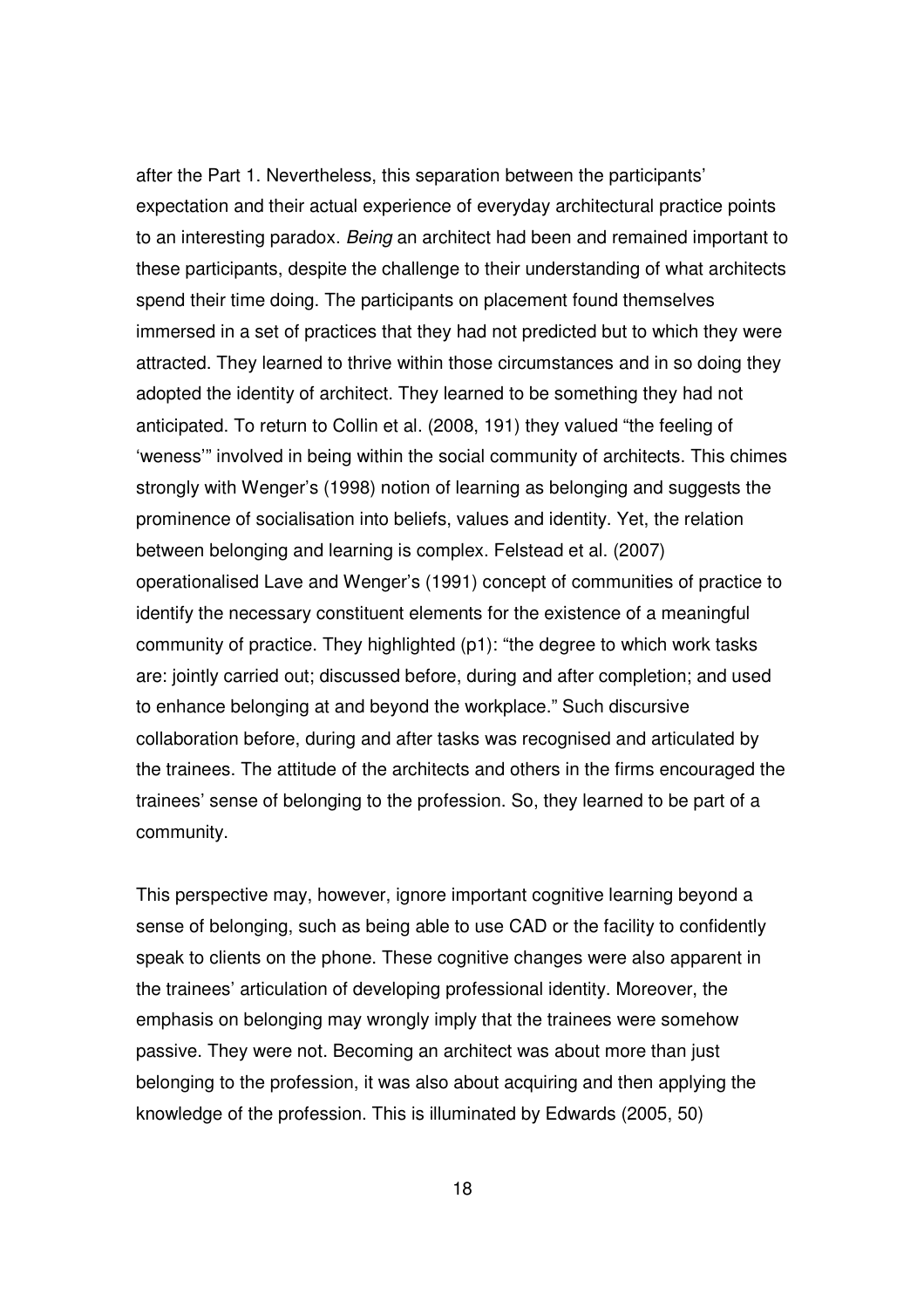description of learning, cited above, as "a change in state, which alters how we act on the world and in turn change it by our actions."

Guile demystifies the process of becoming a professional through enculturation of the practices of a defined group. His (2011, 109) summary of how professional development is promoted by immersion in a professional tradition includes two features apparent in the situation of these trainee architects. Firstly, the trainees learnt "to know why a professional field has been constituted in a particular way and why certain things are or are not the case from the perspective of the field." Secondly, "on the basis of discerning other professional's intentions [the trainees acted] accordingly by offering support or challenging the conclusion and the action that is being proposed on the basis of that conclusion." So, the trainees were transformed by their Stage 1, partly by the new knowledge and skills they had acquired, partly by how they identified themselves with the profession. However, it was the combination of these that was crucial in their transition to being architects.

### **The expansive workplace**

The architectural firms were characterised by their open-plan offices (see table 2). These offices provided an important space for the trainees' development through collaboration and discussion with others. As mentioned above, Fuller and Unwin's (2004, 130) framework was used to analyse how these workplaces enhanced or restricted learning. This analysis indicated the positive effect of the cultural expectation of pedagogy within the profession of architecture, as experienced by the trainees on placement.

There was a vision of workplace learning that specifically included seeing employees as learners as suggested by the involvement of even senior architects with the trainees. There was reification of a workplace curriculum, most apparently though the RIBA requirements and these were well understood because the qualified architects' own training had been subject to similar criteria.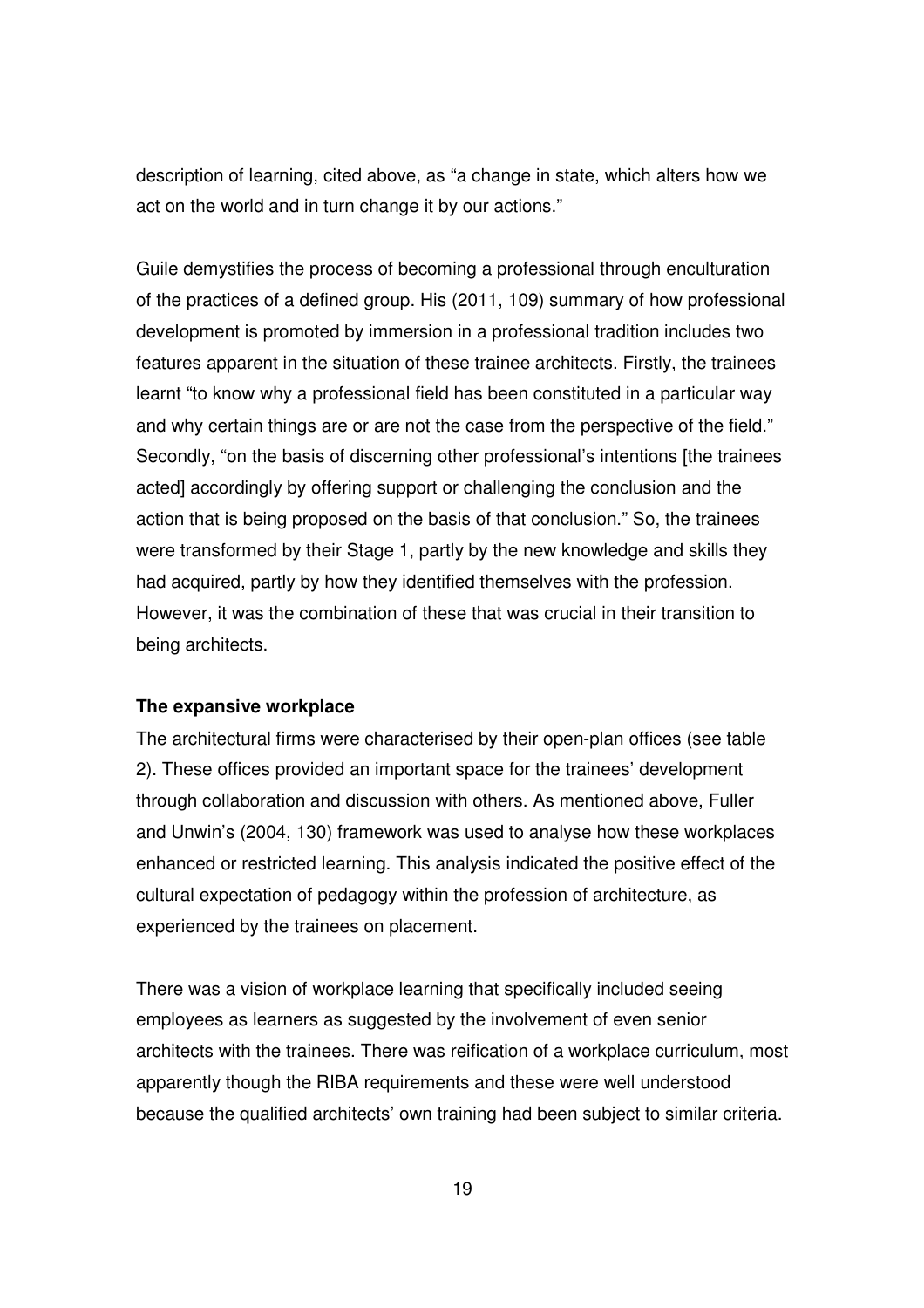Teamwork was perceived by the trainees to have been valued, as were trust and expertise. In the larger offices there was often participation in multiple communities of practice. There was a gradual transition to full, rounded participation on placement because the trainees were 'allowed' to make mistakes and often to experiment. The pursuit of good design provided a shared grammar and vocabulary that served to partly equalise workplace relationships, even between the senior architects and the Stage 1 trainees. Indeed, the innovation that the young trainees brought was frequently perceived to have been appreciated and so the trainees were actively incorporated into the architects' world. The trainees' accounts of the environment for learning in the architectural firms was overwhelmingly favourable and the expansive elements identified above were shared across the diversity of the trainees' accounts. The next stage of our research will involve observation of trainees in their placement settings to further test the suggestion that this is integral to the architecture profession in the UK.

### C**onclusion**

Distinctive themes stand out from this research that pertain to the expectations and practices of the workplace and how these allow the trainees to eventually become architects. The sample is small so generalisations are difficult to justify. Nevertheless, the variability of the trainees' experiences on the Stage 1 and their unequal access to prestigious architectural studios are troubling issues because these affect the affordances available to the trainee. All of the students had applied 'cold' to architectural firms for their placement; that is, they had had no previous link to the firms. Some had applied to hundreds of firms before being taken on. In a highly competitive environment many felt fortunate to have a placement at all. Traditionally, trainees on placement had been paid, but many of the sample were not. They had to support themselves or rely on family for finance throughout the Stage 1 as well as the rest of their long architectural training. Students from more privileged backgrounds attending more illustrious universities might be more likely to have social connections with established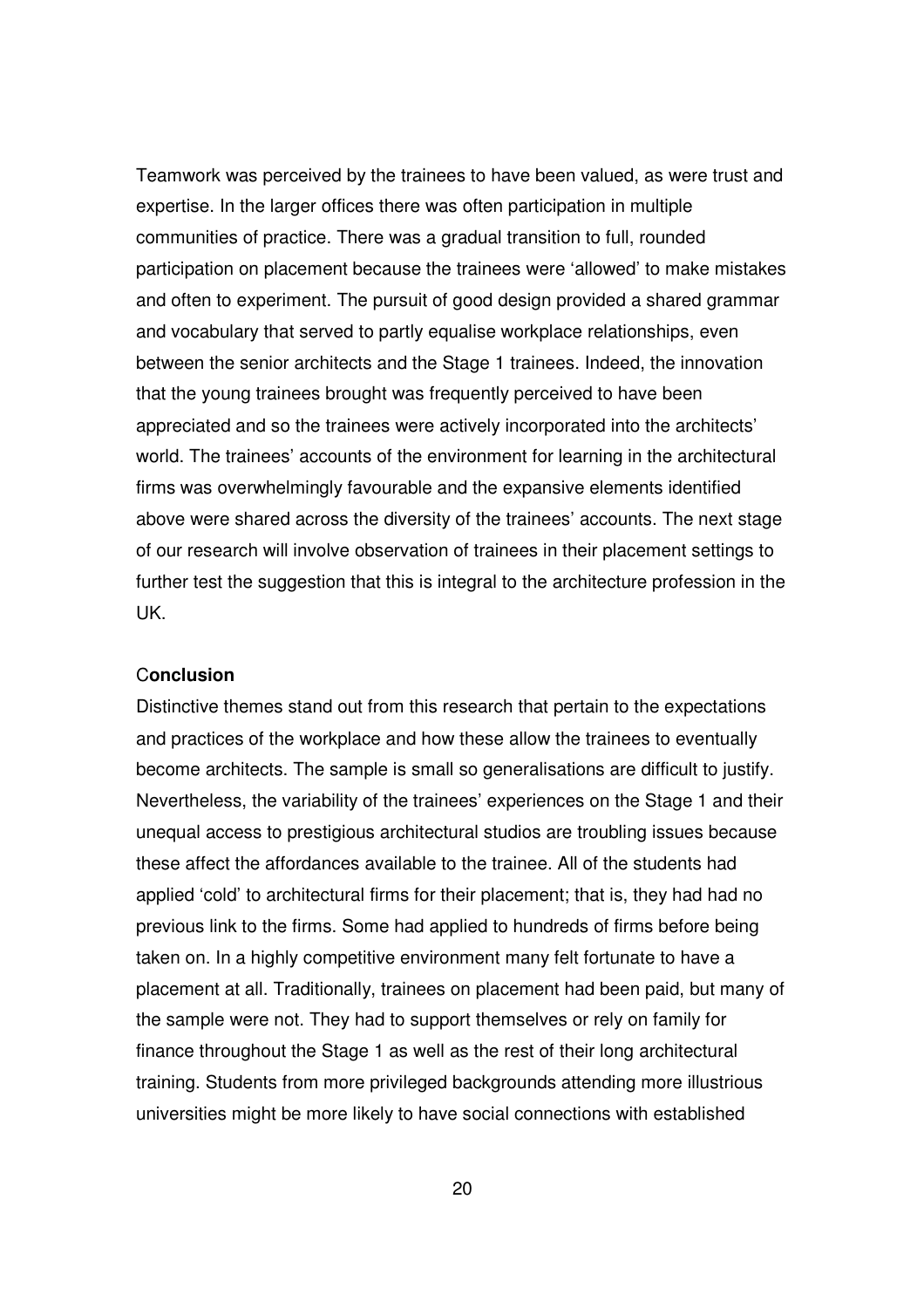architects and also greater financial wherewithal to sustain the seven years' training. These kind of social and economic advantages may provide more opportunities to find Stage 1 placements, especially in leading studios. As a result, the profession of architecture may become restricted to those from privileged backgrounds with the necessary social and financial wherewithal to access architectural training. We have planned a subsequent examination of the experience of architecture trainees from an elite university to test this assumption.

As this discussion demonstrates, class pervades education and training in England (Avis 2009). There is a chasm between low status vocational training and the expectations of high-status vocational training, such as for architects, (Wolf 2011). The culture in the architectural studios valued the trainees and encouraged them to develop. Most of the trainees had affordances for learning in the workplace and encountered what Eraut (2010, 41) describes as the key factors in informal learning: "appropriate levels of challenge and support, confidence and commitment, and personal agency." The majority had autonomy to work on their own projects or aspects of larger ones under the guidance of more experienced employees. From the most senior architects to other trainees on their Stage 2, all took seriously their role as architectural pedagogues. This study further suggests that there was an expectation of teaching as a fundamental element of being a professional architect. Just as they had been 'taught' on their own placement, so qualified architects reciprocated as part of their profession. These learning relationships were, moreover, encouraged by the material form of the culture within most of the architectural firms, their open-plan layout. The firms' literal openness shaped how people related.

The relationship between the university course and the workplace is also significant. The 'abstract' Part 1 university element of the course allowed students' creativity to flourish unfettered by the exigencies they would face outside, and that appeared highly beneficial in their transition from architecture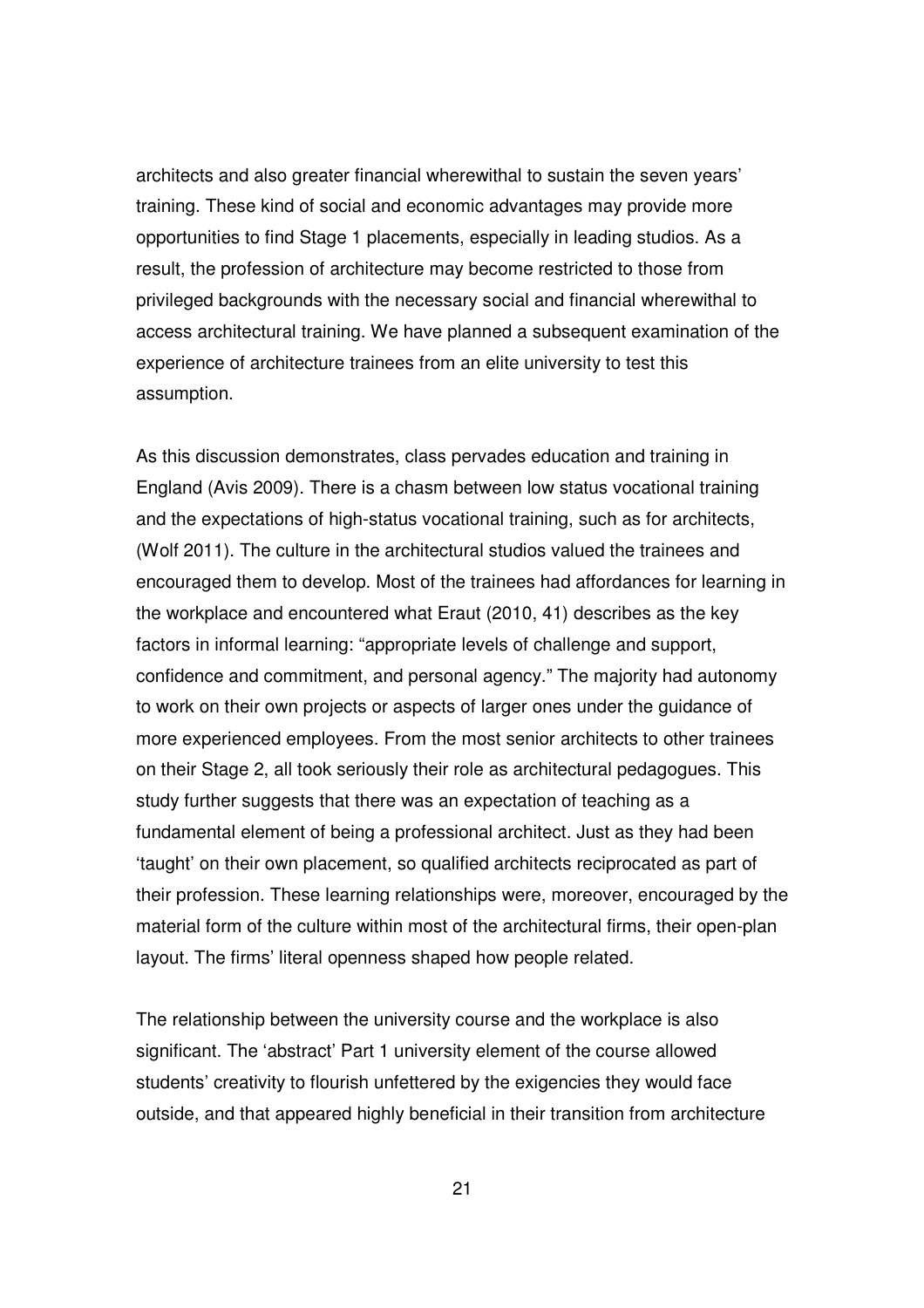student to architect. This suggests that trainees can benefit from work-based placement without being specifically prepared for the practices on their placement. Furthermore, it implies that the contrast between preparation and practice may even be productive.

Duffy and Hutton (1998, 141) accurately described architecture as "a learning profession" with design as its "rock-hard common core." This core of design facilitated engagement, discussion and development. Yet Coleman's (2010) caustic critique of current architectural practice is worth highlighting. He wrote (p208) "most [architectural] practice is not really worth thinking about, except to criticise and/or to challenge it on the grounds that it largely confirms the degeneration of architecture from the status of serious cultural work to the production of trifles intended to either be consumed or to smooth the wheels of consumption." The circumstances for learning may be benign, but Coleman argues that what trainees learn is limited by the commercialism and banality of much contemporary architecture. Nevertheless, our study indicates the role of a benign professional culture in the development of trainee architects and their eventual transition to full professional status. The trainees on placement identified with the profession and they assimilated its practices, even when the profession was not as they had expected.

# **References**

Avis, J. (2009) Education, Policy and Social Justice. London: Continuum.

Billett, S. (2002) Toward a Workplace Pedagogy: Guidance, Participation, and Engagement. Adult Education Quarterly, 53 (1), 27-43.

Billett, S. (2010) Learning through Practice. In S. Billett (Ed) Learning Through Practice Models, Traditions, Orientations and Approaches (pp1-20). New York: Springer.

Brady, D. A. (1996) The Education of an Architect: Continuity and Change, Journal of Architectural Education, 50 (1), 32-49.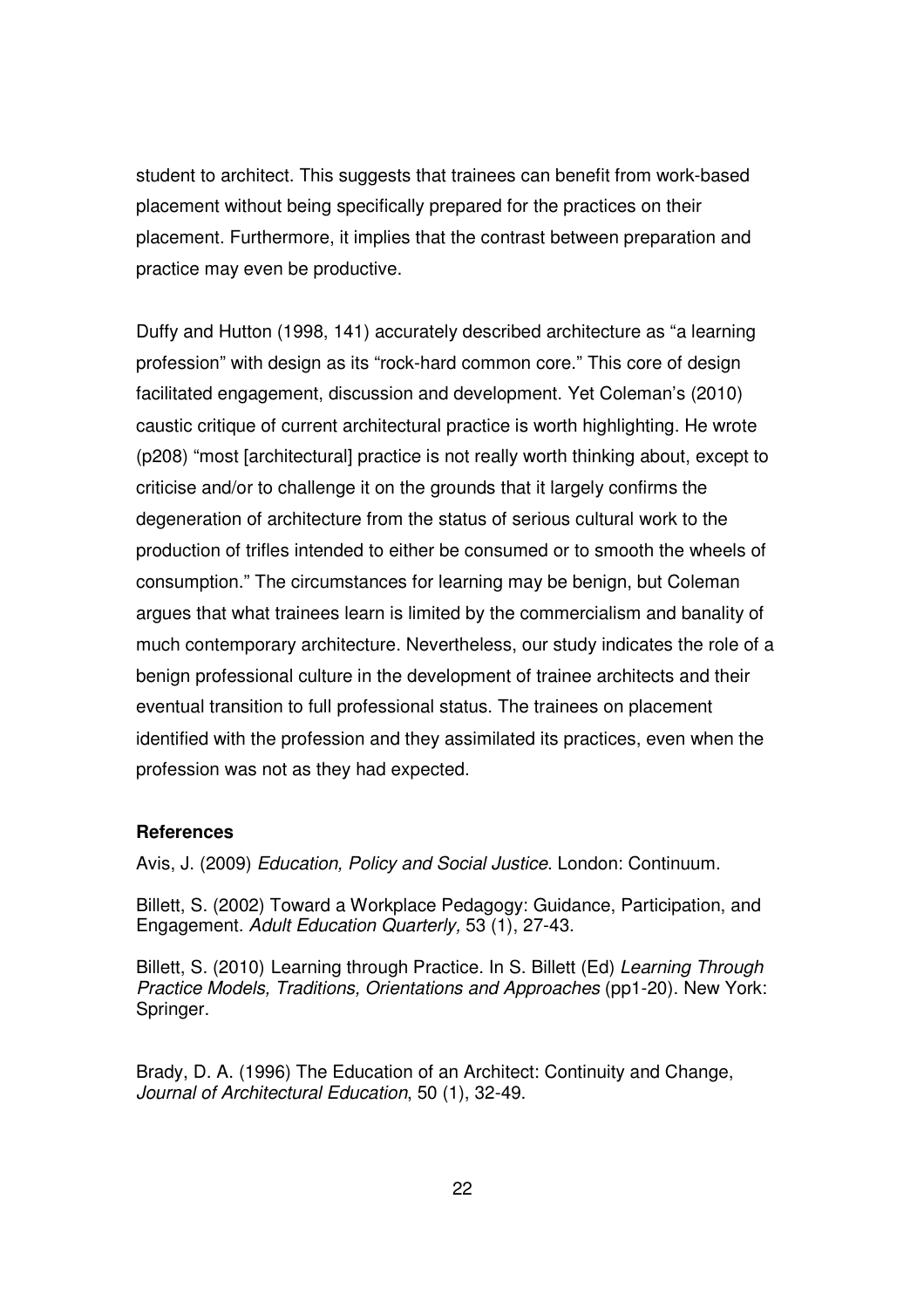Coleman, N. (2010) The Limits of Professional Architectural Education, International Journal of Art & Design Education, 29 (2), 200–212.

Colley, H., James, D., Tedder, M. & Diment, K. (2003) Learning as Becoming in Vocational Education and Training: class, gender and the role of the habitus. Journal of Vocation Education and Training, 55 (4), 471-497.

Collin, K., Paloniemi, S., Virtanen, A. & Etelapelto (2008) Constraints and Challenges on Learning and Construction of Identities at Work. Vocations and Learning, 1 (1) 191-210.

Crinson, G & Lubbock (1994) Architecture — art or profession: three hundred years of architectural education in Britain, Manchester: Manchester University Press.

Dearden, R. (1984) Education and Training, Westminster Studies in Education, Vol 7. 1. 57-66

Duffy, F. & Hutton, L. (1998) Architectural Knowledge: The idea of a profession, London: E and FN Spon.

Edwards, A. (2005) Let's get beyond community and practice: the many meanings of learning by participating. The Curriculum Journal, 16 (1), 49-65.

Eraut, M. (2004) Informal learning in the workplace. Studies in Continuing Education, 26 (2), 247-273.

Eraut, M. (2010) Knowledge, Working Practices, and Learning. In S. Billett (Ed.) Learning Through Practice Models, Traditions, Orientations and Approaches (pp37-58). New York: Springer.

Evans, K. Hodkinson, P. Rainbird, H. & Unwin, L. (2006) Improving Workplace Learning, London: Routledge.

Felstead, A., Fuller, A., Jewson, N., Unwin, L. & Kakavelakis, K. (2007) Learning, Communities and Performance. Leicester: NIACE.

Frederick, M. (2007) 101 Things I learnt in architecture school, Cambridge, Mass.: MIT Press.

Fuller, A. & Unwin, L. (2004). Expansive learning environments: integrating organizational and personal development, in H. Rainbird, A. Fuller & A. Munro (Eds) Workplace Learning in Context (pp 126-144), London: Routledge.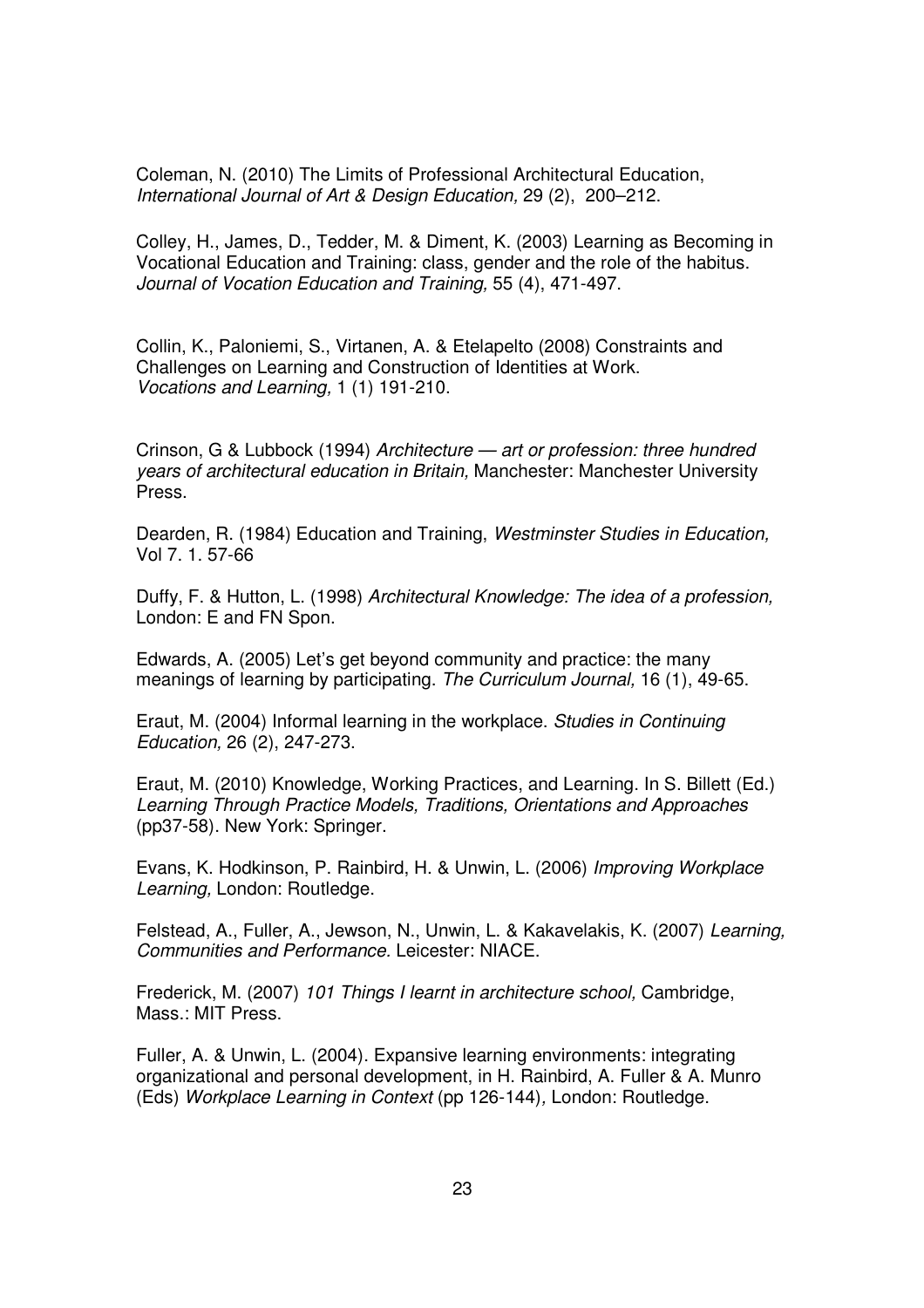Guile, D. (2011) Interprofessional Activity in the 'Space of Reasons': Thinking, Communicating and Acting, Vocations and Learning, 4, 93-111.

Hammersley, M. (2008) Questioning Qualitative Inquiry. London: SAGE.

Hodkinson, P. (2005) Reconceptualising the relations between college-based and workplace learning, Journal of Workplace Learning, 17 (8), 521-532.

Hodkinson, P., Biesta, G. & James, D. (2008) Learning Culturally: Overcoming the Dualism Between Social and Individual Views of Learning, Vocations and Learning 1, 27-47.

Hodkinson, P. & Macleod, F. (2010): Contrasting concepts of learning and contrasting research methodologies: affinities and bias, British Educational Research Journal, 36 (2), 173-189

Holland, D.; Lachicott. W.; Skinner, D. & Cain, C. (1998) Identity and agency in cultural worlds. Cambridge, Mass.: Harvard University Press.

Lave, J. & Wenger, E. (1991) Situated Learning. Cambridge: Cambridge University Press.

RIBA (2011) RIBA Procedures for Validation and Validation Criteria for UK and International Courses and Examinations in Architecture, London: RIBA.

RIBA (2012) Becoming an architect. Website available at: http://www.architecture.com/EducationAndCareers/BecomingAnArchitect/Becomi nganarchitect.aspx

RIBAJournal (2011) available at: http://www.ribajournal.com/index.php/feature/article/salaries\_show\_signs\_of\_eas ing/

Richards, M. (2009) Architecture Degree Structure in the 21<sup>st</sup> Century, *Multi: The* Journal of Plurality and Diversity in Design, 2 (2), 44-58.

Schein, E. (2004) Organizational Culture and Leadership. San Francisco: Jossey-Bass.

Roth, W. –M. 2010 Learning in Praxis, Learning for Praxis In S. Billett (Ed.) Learning Through Practice Models, Traditions, Orientations and Approaches (pp21-36). New York: Springer.

Sennett, R. (2009) The Craftsman, London: Penguin.